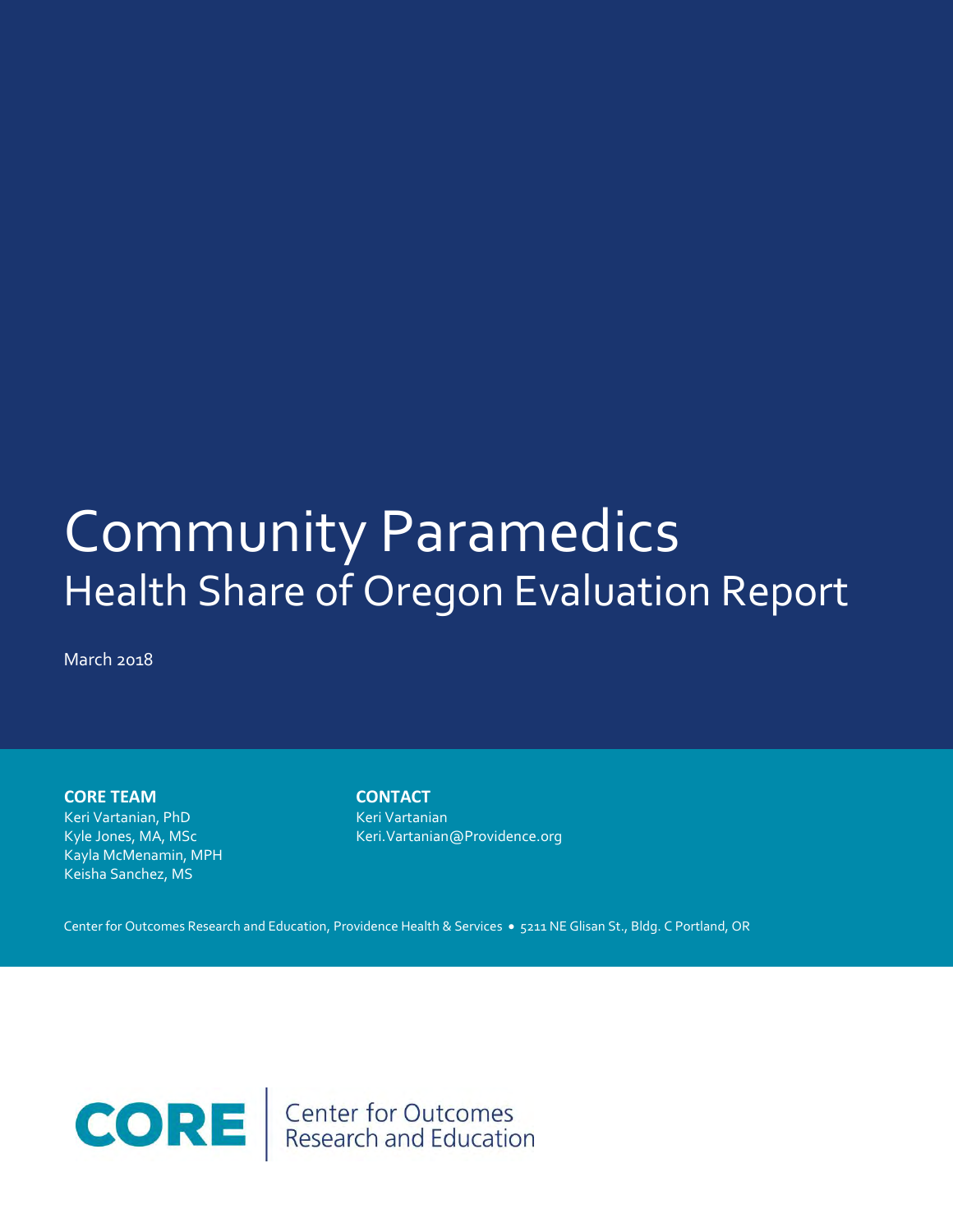# **Community Paramedics Program:** Executive Summary

In 2016, Health Share of Oregon launched a pilot Community Paramedics Program that sent participating paramedics into the homes of recently discharged patients to assist in the transition from the hospital care to self-care at home. The goals of the program were to improve health and reduce hospital readmissions. The Center for Outcomes Research and Education (CORE) conducted an evaluation of the program to assess impact on health care utilization, participant health and health management, and overall program satisfaction.

## **Data & Methods**

Our team used a combination of Medicaid insurance claims, program data, and surveys to compare key outcomes of Community Paramedics Program participants to a group of similar patients who did not participate in the program. Using claims, we compared the two groups' inpatient readmissions at multiple time points as well as their use of outpatient and emergency department care. Using surveys, we assessed several measures of subjective health and health management as well as program satisfaction.

## **The Community Paramedics Participants**

Community Paramedics Program participants had to be a Health Share of Oregon member, over the age of 18, and determined to be in need of the program based off of recommendations from staff members at participating hospitals. A total of 123 people were included in this study. Their demographics, medical reason qualifying admission, and social needs are as follows:



### **Demographics**

For the case group, the average age was **56**  years old…

**56%** were female;

**21%** were black;

**54%** were white;

**5%** were Hispanic.

### **Admit Reasons**

The top 5 most common medical reason for a qualifying admission were…

- 1. Heart/vascular
- 2. Sepsis
- 3. Respiratory
- 4. Metabolic
- 5. Trauma

### **Social Needs**

Of the program participants who responded to the survey (N=37), in the last year…

**42% struggled to make ends meet** all or most of the time.

**20% went without housing**, and **32% went without food**.

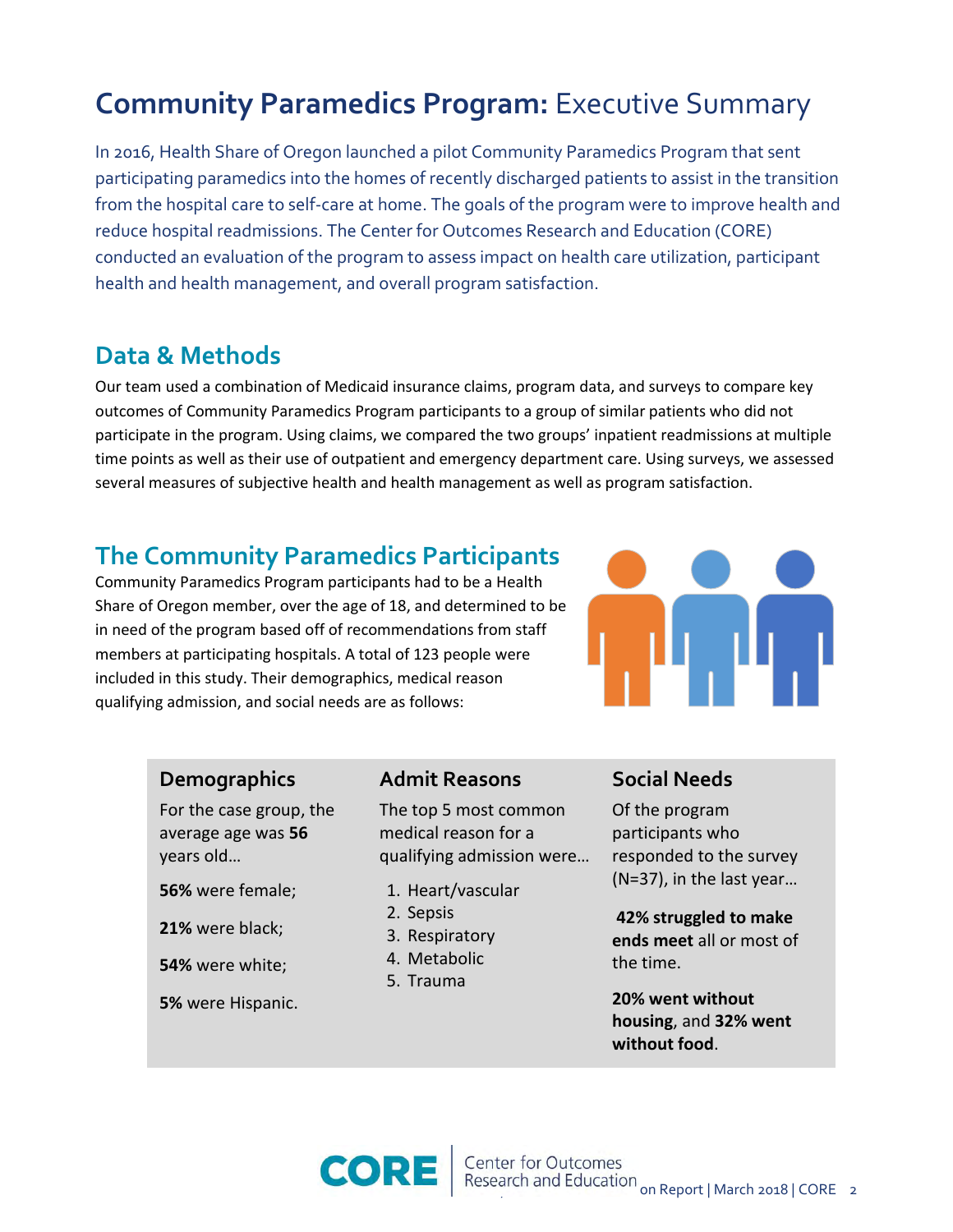# **What We Found**

### *A downward trend in readmission to the hospital.*

Compared to the controls, there was a consistent but non-significant downward trend in hospital readmissions at 7, 30, and 60 days postdischarge among those who participated in the Community Paramedics Program compared to the control group. At 7 and 30 days, the odds of readmitting was reduced by 30% for cases compared to controls. This trend was even stronger for those whose qualifying admission was for a chronic condition.

### *Significant increase in utilization of outpatient care.*

A significantly larger percentage of program participants engaged with outpatient care – specifically primary care and specialty care – at 30 days post-discharge when compared to controls. Community Paramedics cases had more than 1.5 greater odds of having a primary care visit and more than 2.6 greater odds of having a specialty care visit than controls. Increased engagement with outpatient care was even greater for those whose qualifying admission was for an acute condition.

## *More confidence, more hope, and improving health.*

Community Paramedics cases showed a strong upward trend in self-efficacy scores – especially with disease management – compared to controls. There was also a strong upward trend with cases feeling as though their health had improved; however, the rating of overall health status was similar across groups. Significantly more cases than controls felt hope for the future, and fewer screened positive for depression.

### *A positive experience with Community Paramedics.*

The majority of cases who responded to the survey felt that the services provided by community paramedics were very helpful, and that the

community paramedic understood their needs. Overall, participants reported a positive experience with the program and felt that they received the right amount of visits.

# **30%**

**trending reduction in odds of readmits at 30 days** 

# **1.5**

**greater odds of outpatient care at 30 days** 

**7.7 Avg. self-efficacy score for disease management (out of 10)**

# **95%**

**rated the program as "excellent" or "very good"**

## **Bottom Line**

The Community Paramedics Program shows promise for reducing readmissions to the hospital while increasing primary and specialty care utilization. Significantly more cases felt more hope towards the future after participation, and there was a strong trend in higher disease management self-efficacy scores among participants compared to controls. Overall, participants were very satisfied with the program.



Center for Outcomes<br>Research and Education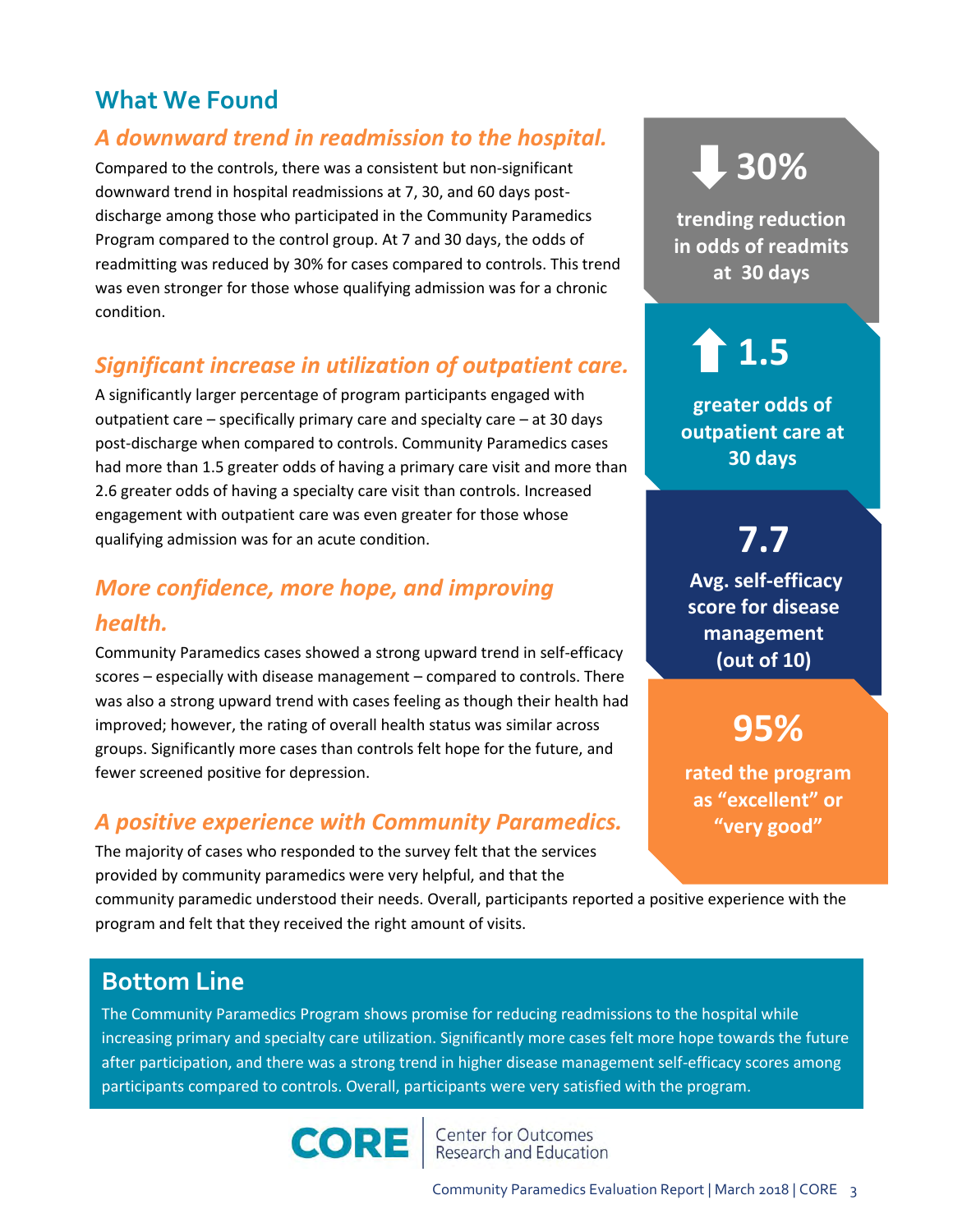# **Table of Contents**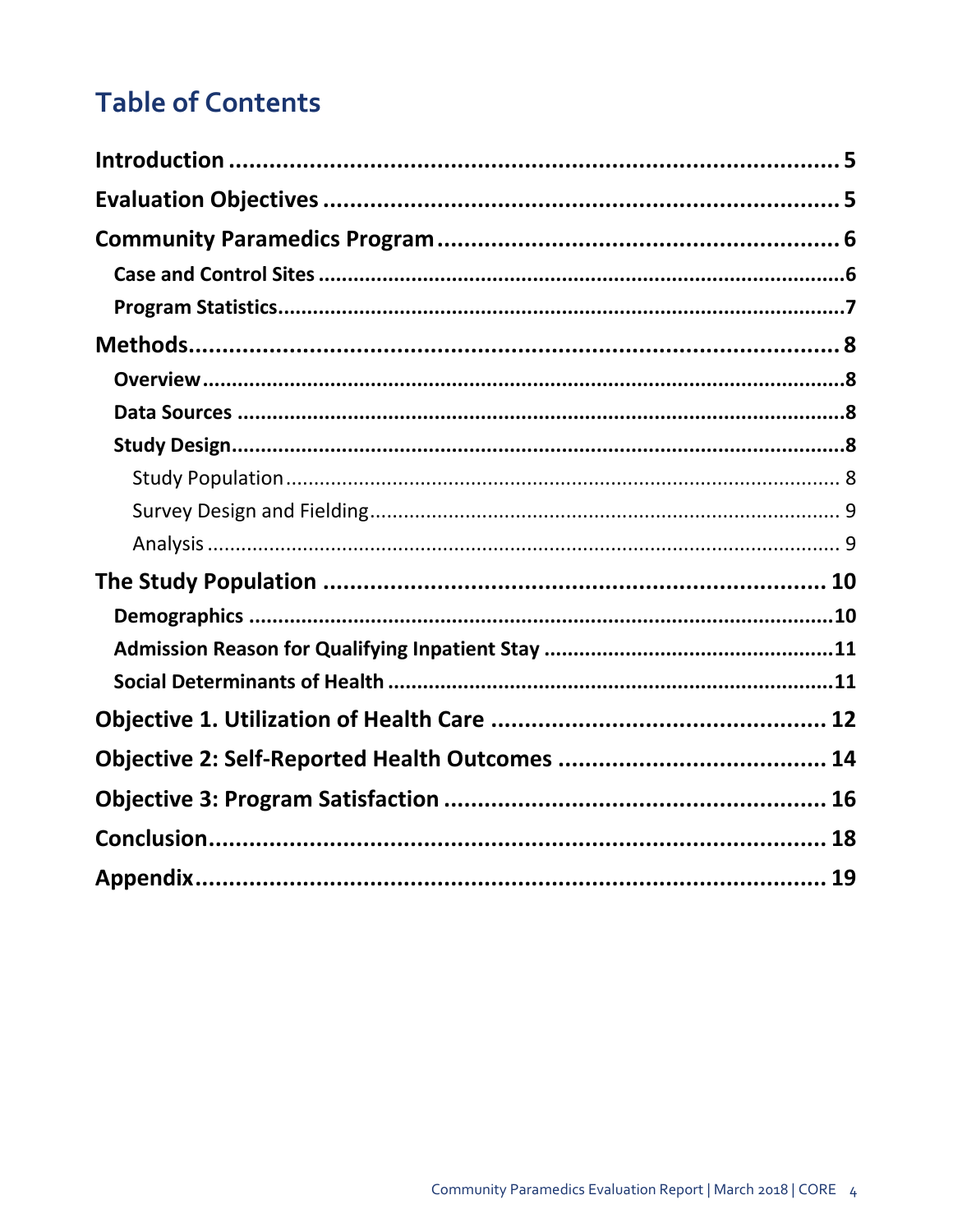# <span id="page-4-0"></span>**Introduction**

Community Paramedics – a pilot paramedicine project implemented by Health Share of Oregon – seeks to help patients transition from hospital to home in order to reduce the need for readmission to the hospital by promoting self-efficacy. This report outlines the findings of an evaluation of the Community Paramedics Program conducted by the Center for Outcomes and Education (CORE).

# Study Background

Community paramedicine is an emerging home health care strategy that brings together hospital and emergency medical services (EMS) systems to better coordinate the care of patients. Community paramedicine began as a method of reaching patients in rural communities who lacked access to hospitals or clinics, but in recent years, the unique skills of EMS workers have been tapped to fill health care gaps in a variety of communities and settings<sup>1</sup>. Today, some models have community paramedics meeting patients in their homes to assist with chronic conditions, provide post-hospital discharge assistance, and improve medical care compliance, among other services<sup>1</sup>.

Health Share of Oregon partnered with local hospitals and EMS agencies to operate a community paramedicine pilot program, which began enrolling patients in August of 2016. The overarching goal of the Community Paramedics Program is to reduce readmissions after a patient is discharged from the hospital. To do this, community paramedics meet with program participants who have been recently discharged in their homes to ensure that they have the knowledge and tools needed to prevent another hospital stay, performing short-term interventions where needed and coordinating with hospital care coordination and staff.

Health Share of Oregon hired CORE to conduct an evaluation of its pilot Community Paramedics Program with the research objectives as listed below.

# <span id="page-4-1"></span>Evaluation Objectives

# **Objective 1**

To understand the impact of the Community Paramedics Program on health care utilization

## **Objective 2**

To determine if the Community Paramedics Program improves subjective health and health management

# **Objective 3**

To measure participant satisfaction with the Community Paramedics Program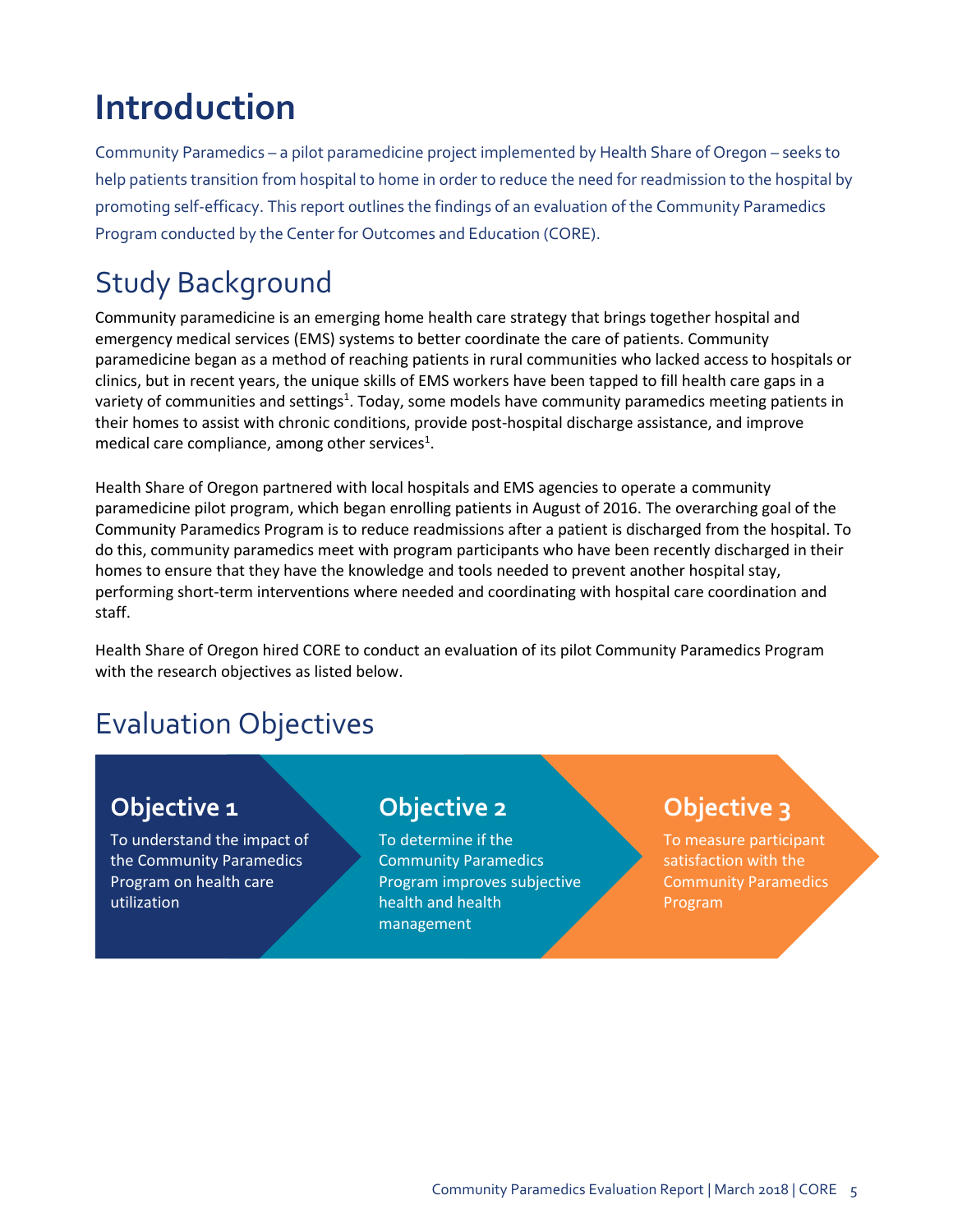# <span id="page-5-0"></span>**Community Paramedics Program**

Health Share of Oregon's Community Paramedics Program enrolled its first patients in August of 2016 at three Legacy hospitals in partnership with paramedics at Metro West Ambulance (MWA). Legacy launched the program at a fourth site in 2017. In October 2016 the program was expanded to three Providence Health & Services hospitals, who partner with American Medical Response (AMR) and Tualatin Valley Fire & Rescue (TVFR). Community paramedics with Metro West and AMR/TVFR visit Health Share of Oregon patients in their homes post-hospital discharge to do the following:

- Conduct patient assessments **Access 1968** Provide education
- Provide medication review **Access 2018** Perform home safety check
- Ensure outpatient appointments are scheduled Submit patient care reports

# <span id="page-5-1"></span>**Case and Control Sites**

Our study included seven Legacy and Providence hospitals that implemented the Community Paramedics Program. The Legacy hospitals included as case sites were Emmanuel, Good Samaritan, Meridian Park, and Mount Hood. The Providence hospitals included as case sites were St. Vincent, Milwaukie, and Willamette Falls. The control hospitals included in this study that did not offer the Community Paramedics Program were Oregon Health & Science University (OHSU), Providence Portland, and Providence Newberg. Legacy Mount Hood was included as a control site for the first six months of the study, but transitioned to a case hospital once it implemented the program. The Community Paramedics Program workflow included multiple phases and differed some between the Legacy and Providence hospitals (**Table 1**).

|             |                                                         | <b>Legacy</b>                                                                                     | Providence                                                                                                                                 |
|-------------|---------------------------------------------------------|---------------------------------------------------------------------------------------------------|--------------------------------------------------------------------------------------------------------------------------------------------|
| RECRUITMENT | Patient Identification:                                 | Case Management identifies patient<br>using "risk score"                                          | PMG Care Manager, Acute Care<br>Manager, Community Paramedic &<br>Home Health Liaison, Clinics, and<br>Medical Home Team identify patients |
|             | Referral to:                                            | <b>Hospital Care Coordinator</b>                                                                  | Community Paramedic Coordinator                                                                                                            |
|             | Outreach:                                               | MWA coordinator notified and contacts<br>patient to explain program and invite<br>participation   | Care Manager contacts patient to gain<br>consent for a community paramedic<br>hospital visit                                               |
|             | Set goals:                                              | Care Manager and hospital staff<br>collaborate to set patient goals                               | Community paramedic calls referral<br>source to discuss intervention goals                                                                 |
| PLANNING    | <b>Hospital Visit by</b><br><b>Community Paramedic:</b> | <b>None</b>                                                                                       | Community paramedic meets patient in<br>hospital, explains program, gains<br>consent, and schedules first home visit                       |
| VISITS      | <b>First Home Visit:</b>                                | Community paramedic gains consent,<br>conducts first visit activities, &<br>schedules more visits | Community paramedic conducts first<br>visit activities & schedules more visits                                                             |
|             | More Visits:                                            | Community paramedic conducts more<br>visits and submits reports                                   | Community paramedic conducts more<br>visits after receiving approval from the<br>Care Manager and submits reports                          |
| GRADUATION  | <b>Coordinated Care:</b>                                | Coordinates as needed with Care<br>Management and providers                                       | Coordinates as need with Home Health,<br>providers, and Community Resource<br>Desk                                                         |
|             | Graduation:                                             | MWA coordinator informed that<br>patient has graduated                                            | PCPCH informed that patient has<br>graduated                                                                                               |

### **TABLE 1: Program Flow by Site (Legacy and Providence)**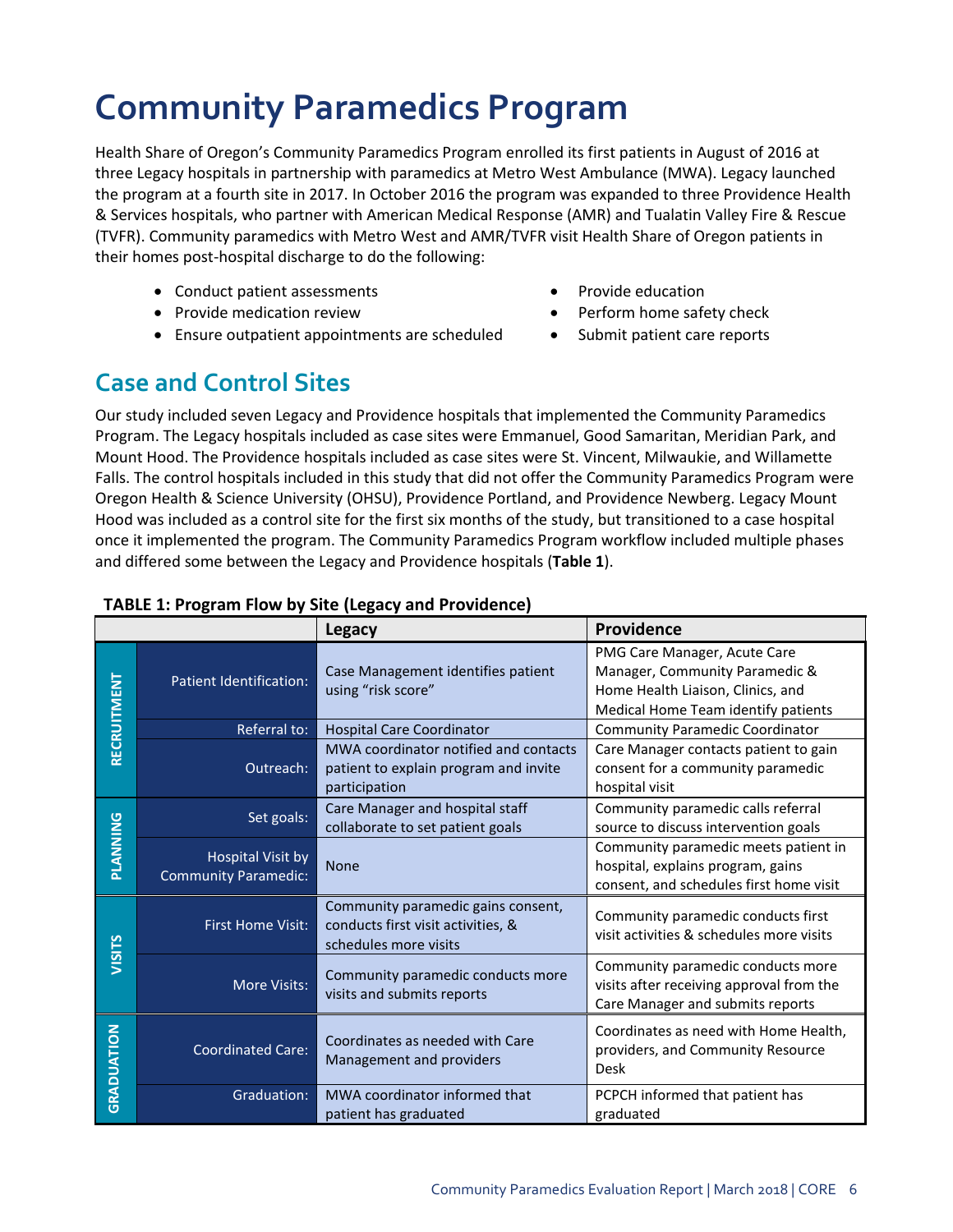# <span id="page-6-0"></span>**Program Statistics**

Recruitment & Exit. A total of 364 patients were considered for the program, and 264 patients were contacted for recruitment. Of those, 177 accepted and were enrolled in the program and 87 declined (**Table 2**).

Patients exit the Community Paramedics Program in three primary ways: graduation, patient-prompted cancellation, or cancellation due to readmission to the hospital. Nearly 75%

#### **TABLE 2: Program Recruitment & Status**

|                         | All   | <b>Legacy</b> | <b>Providence</b> |  |  |  |  |  |
|-------------------------|-------|---------------|-------------------|--|--|--|--|--|
| <b>Total considered</b> | 346   | 245           | 101               |  |  |  |  |  |
| <b>Total contacted</b>  | 264   | 175           | 89                |  |  |  |  |  |
| <b>Total declined</b>   | 87    | 65            | 22                |  |  |  |  |  |
| Total patients accepted | 177   | 110           | 67                |  |  |  |  |  |
|                         |       |               |                   |  |  |  |  |  |
| Graduated               | 74.3% | 73.6%         | 75.4%             |  |  |  |  |  |
| Patient canceled        | 15.2% | 15.1%         | 15.4%             |  |  |  |  |  |
| Readmission cancel      | 6.4%  | 8.5%          | 3.1%              |  |  |  |  |  |

of the 171 participants who received at least 1 visit from the program graduated, indicating successful program completion. Approximately 15% canceled participation, and 6.4% canceled due to hospital readmission (**Table 2**). These trends looked similar between the two program sites. Of note, not all cases had exited the program at the time of the study; thus remaining cases were considered still active in the program.

#### Number of Visits. Of the study

participants who had a visit, about half had 4 visits with a community paramedic. This number was even greater for participants from Legacy where more than 60% had four visits by a community paramedic. At Providence, the number of visits with a community paramedic was more evenly distributed with about 34% of participants having four visits and about 28% having two visits. At both sites, very few patients had more than four visits (**Table 3**).

#### **TABLE 3: Number of Visits & Time in Program**

|                                     | <b>All</b> | <b>Legacy</b> | <b>Providence</b> |
|-------------------------------------|------------|---------------|-------------------|
|                                     | $N = 171$  | $N = 106$     | $N=65$            |
| 1 visit                             | 18.7%      | 17.9%         | 20.0%             |
| 2 visits                            | 16.4%      | 9.4%          | 27.7%             |
| 3 visits                            | 8.2%       | 3.8%          | 15.4%             |
| 4 visits                            | 50.3%      | 60.4%         | 33.9%             |
| More than 4 visits                  | 6.4%       | 8.5%          | 3.1%              |
|                                     |            |               |                   |
| Average # of days until $1st$ visit | 6.7        | 6.6           | 8.9               |
| Average # of days in program        | 21 1       | 21            | 22.3              |

Inpatient Admission & Reason. Not all patients that participated in the Community Paramedics

Program had an inpatient stay that met the criteria defined through the Healthcare Effectiveness Data and

Information Set (HEDIS)<sup>2</sup>. At Legacy, 86% of participants had inpatient stays that met the HEDIS-definition. At Providence, only 49% of participants had HEDIS-defined qualifying inpatient stays (**Table 4**). The reason for Providence's smaller percentage is likely because Providence allowed for recruitment without inpatient stay, including those who visited cardiovascular clinics and individuals with high utilization of care. Only those with a HEDIS-defined inpatient stay were included in the analysis.

Participants with a HEDIS-defined inpatient stay who were visited by a community paramedic were admitted to the hospital for an array of reasons, and these reasons varied some by site (**Table 4**). At Legacy, the top reason for a qualifying admission was heart and vascular disease

#### **TABLE 4: Inpatient Admission & Reason**

|                        | Legacy<br>$N = 106$ | <b>Providence</b><br>$N=65$ |
|------------------------|---------------------|-----------------------------|
| Inpatient <sup>1</sup> | 85.9%               | 49.2%                       |

| <b>Heart and vascular</b> | 24.2% | 18.8% |
|---------------------------|-------|-------|
| Sepsis                    | 18.7% | 31.3% |
| Respiratory               | 23.1% | 6.3%  |
| Metabolic                 | 5.5%  | 9.4%  |
| <b>Trauma</b>             | 4.4%  | 9.4%  |
| Gastric                   | 1.1%  | 12.5% |
| Cancer                    | 1.1%  | 6.3%  |
| Unknown                   | 5.49% | 0.0%  |

1HEDIS-defined inpatient event

(24.2%), whereas the top reason at Providence was sepsis (31.3%). The percentage of participants with a respiratory admit was much greater at Legacy than at Providence (**Table 4**).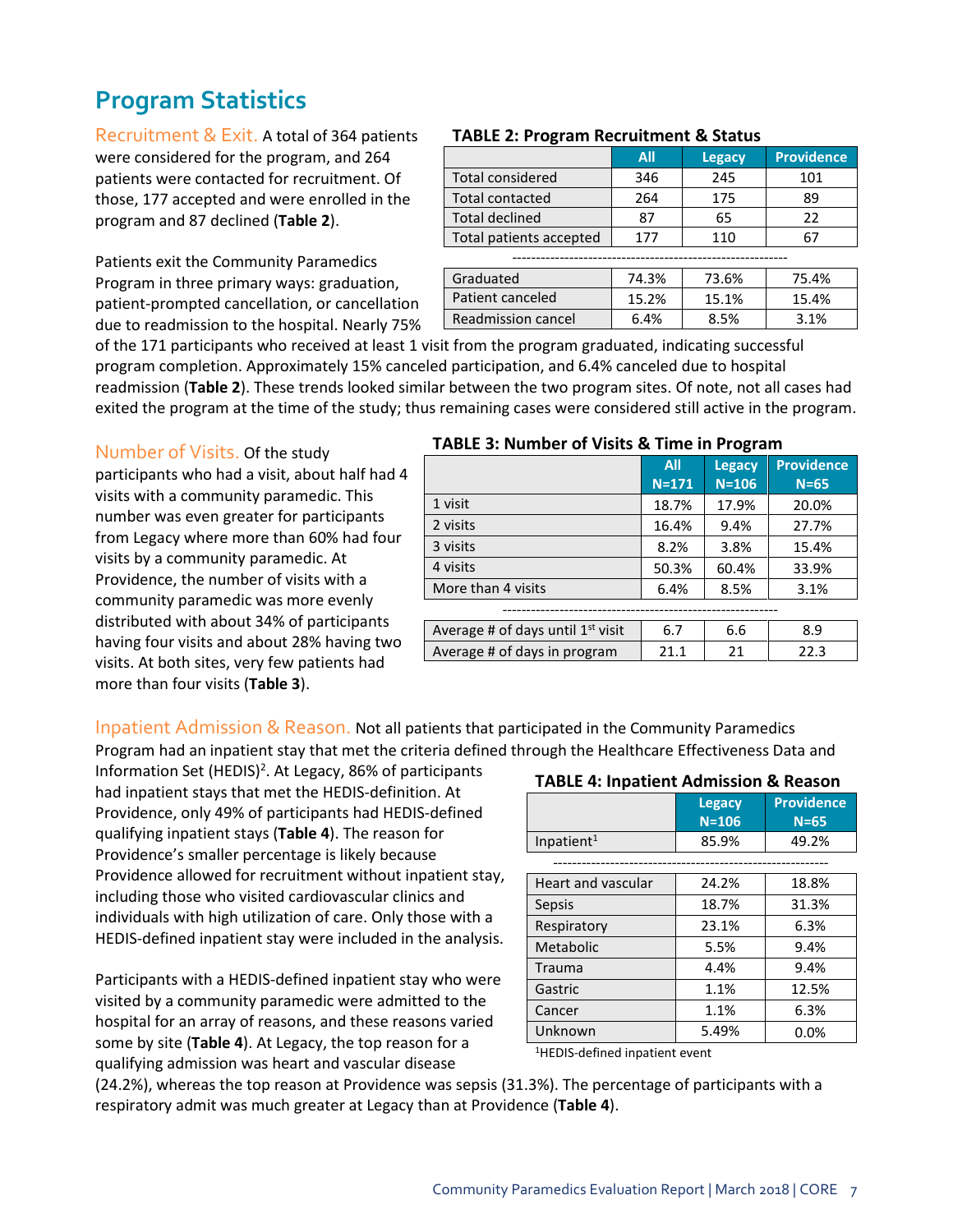# <span id="page-7-0"></span>**Methods**

# <span id="page-7-1"></span>**Overview**

We used a mixed methods approach to assess the impact of participating in the Community Paramedics Program compared to a similar cohort of individuals that did not participate. Our key outcomes included hospital readmissions, use of the emergency department, use of ambulatory outpatient care, and subjective health and health management following discharge from the hospital. We also assessed participant satisfaction with the Community Paramedics Program.

## <span id="page-7-2"></span>**Data Sources**

The evaluation relied on three key data sources: Medicaid Claims, Program Data, and Surveys. More details on these sources can be found below in **Exhibit 1**.

### **EXHIBIT 1: Data Sources**

# **Medicaid Claims**

Medicaid claims from Health Share of Oregon that included service utilization, diagnoses, procedure codes, and demographics.

### **Program Data**

Community Paramedics Program data that identified eligible participants, their program status, and number of visits.

### **Survey Data**

Hospital and follow-up care survey that included measures of health & health care, social determinants, and program satisfaction.

# <span id="page-7-3"></span>**Study Design**

### <span id="page-7-4"></span>Study Population.

Community Paramedics cases were selected from the program data, which identified individuals enrolled in the program. To be eligible for enrollment you had to be a Health Share of Oregon member, over 18 years old, and discharged from the participating hospitals during the study window (Sept. 1, 2016 – Aug. 30, 2017).

A total of 177 people enrolled in the program. To be included in the claims analysis, the participant had to have at least 1 visit with a community paramedic, a





hospital discharge, and a HEDIS-defined inpatient event (123 people) (**Exhibit 2**).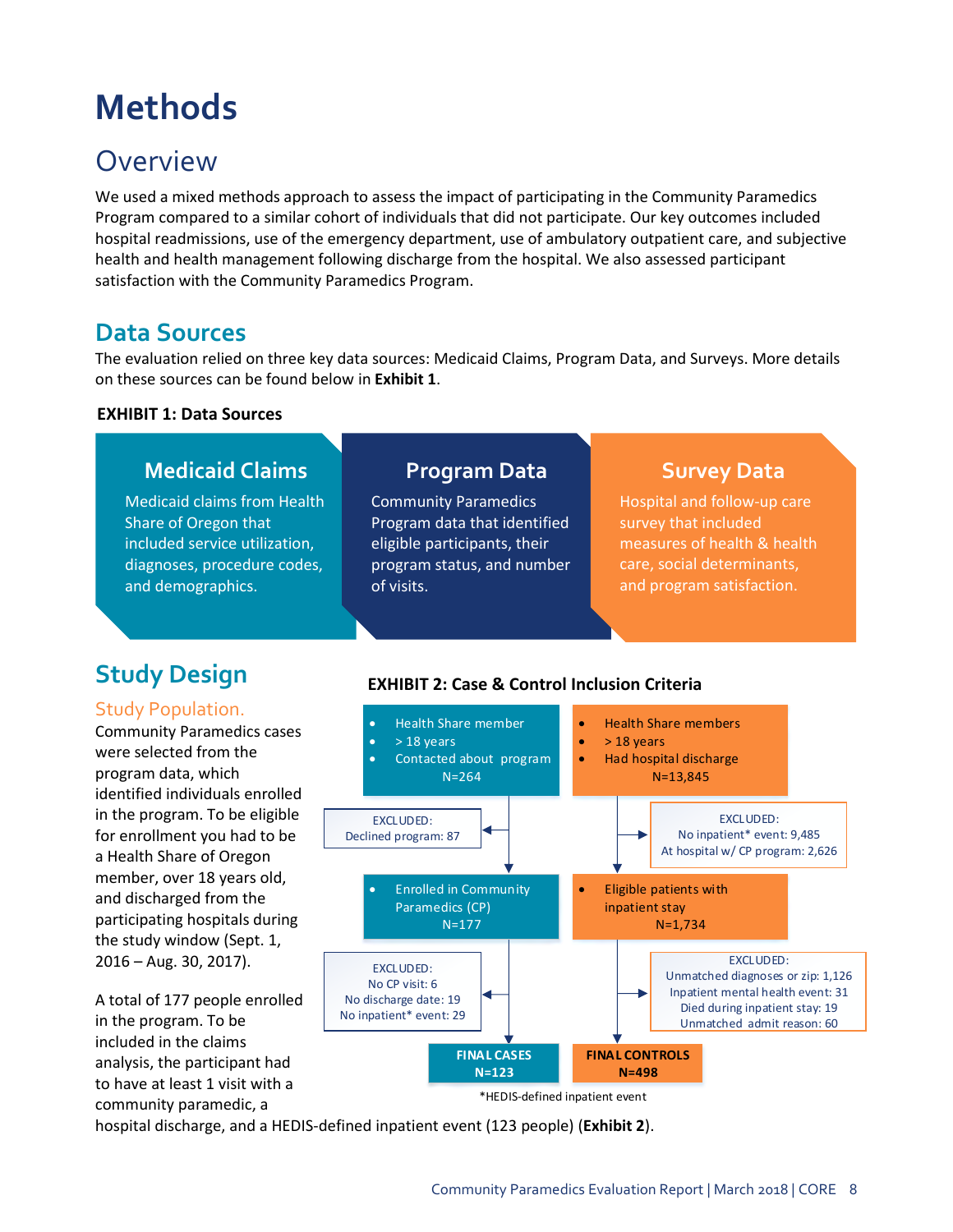The comparison group was built from a monthly list of Health Share of Oregon hospital discharges. To be considered for inclusion in the analysis, the individual had to be a Health Share of Oregon member, over 18 years old, and discharged from one of the five control hospitals during the study window. Their hospital admission had to meet the same HEDIS-defined criteria. Individuals in the comparison group were excluded if they did not have similar diagnoses, did not have a similar reason for their qualifying admission, or if they did not reside in a zip code shared with the cases. Additional exclusions included individuals with an inpatient behavioral health admission and those that died during their inpatient stay. This left 498 controls for the claims analysis (**Exhibit 2**).

<span id="page-8-0"></span>Survey Design and Fielding. Through extensive literature review, CORE collaborated with Health Share of Oregon to design a hospital and follow-up care experiences survey using validated measures of subjective

health and health management. Additional questions included measures developed to assess social determinants of health and satisfaction with the Community Paramedics Program.

The hospital and follow-up care survey was sent to Community Paramedics Program graduates and individuals in the comparison group approximately 2- 3 months after their qualifying discharge from the hospital. Surveys were resent to non-respondents three times, followed by phone outreach to encourage survey completion. A total of 612 surveys were sent to the cases and controls. We received 131 completed surveys – a 21% response rate (**Table 5**). A few surveys from each group were excluded if the individual did not meet the requirements outlined in Exhibit 2; thus, we had 37 surveys from the cases and 78 from the controls for the final analysis (**Table 5**).

| <b>TABLE 5: Surveys</b>                                     |                |  |  |  |
|-------------------------------------------------------------|----------------|--|--|--|
| <b>Surveys Sent</b><br>612                                  |                |  |  |  |
| <b>Surveys Received</b><br>131<br><b>Response Rate: 21%</b> |                |  |  |  |
| <b>Surveys Excluded</b><br>16                               |                |  |  |  |
| Cases<br>37                                                 | Controls<br>78 |  |  |  |

<span id="page-8-1"></span>Analysis. Demographic characteristics of the study sample were assessed using member data stored in their medical claims history. We compared the demographics of the cases and controls as well as the characteristics of their qualifying event using chi-square tests of association. While controls were selected to be similar to the cases with respect to their geography and their admission reasons, they were not guaranteed to be demographically similar to each other.

Raw claims data was collected for each study participant for the three months before and after the qualifying event. Using HEDIS metric definitions<sup>2</sup>, claims data was converted to represent each participant's inpatient, ambulatory outpatient, specialty, and primary care provider visits for the period directly after the qualifying event. The utilization following the event was flagged as being within 7, 30, or 60 days and was used as a marker for both readmission rates and follow-up care. Lastly, by analyzing the set of diagnosis codes associated with the qualifying event we distinguished admits for chronic and acute conditions for subgroup analyses. We used adjusted logistic regressions to determine the differences in utilization between cases and controls. Regressions were adjusted for age group, gender, race, and language.

Survey respondents made up roughly a quarter of the study population defined by the claims data. Comparisons between responses of cases and controls were done using t-tests (for continuous data) and chisquare tests (for categorical data). Although the slight differences in demographic makeup of the survey sample make adjusted regression appropriate, the small sample size would likely lead to unstable estimates that do not accurately reflect the differences in means or proportions.

<span id="page-8-2"></span>All data transformation was conducted in SQL Server 2016, and all data analysis was conducted in R version 3.3.3. P-value <0.05 considered statistically significant.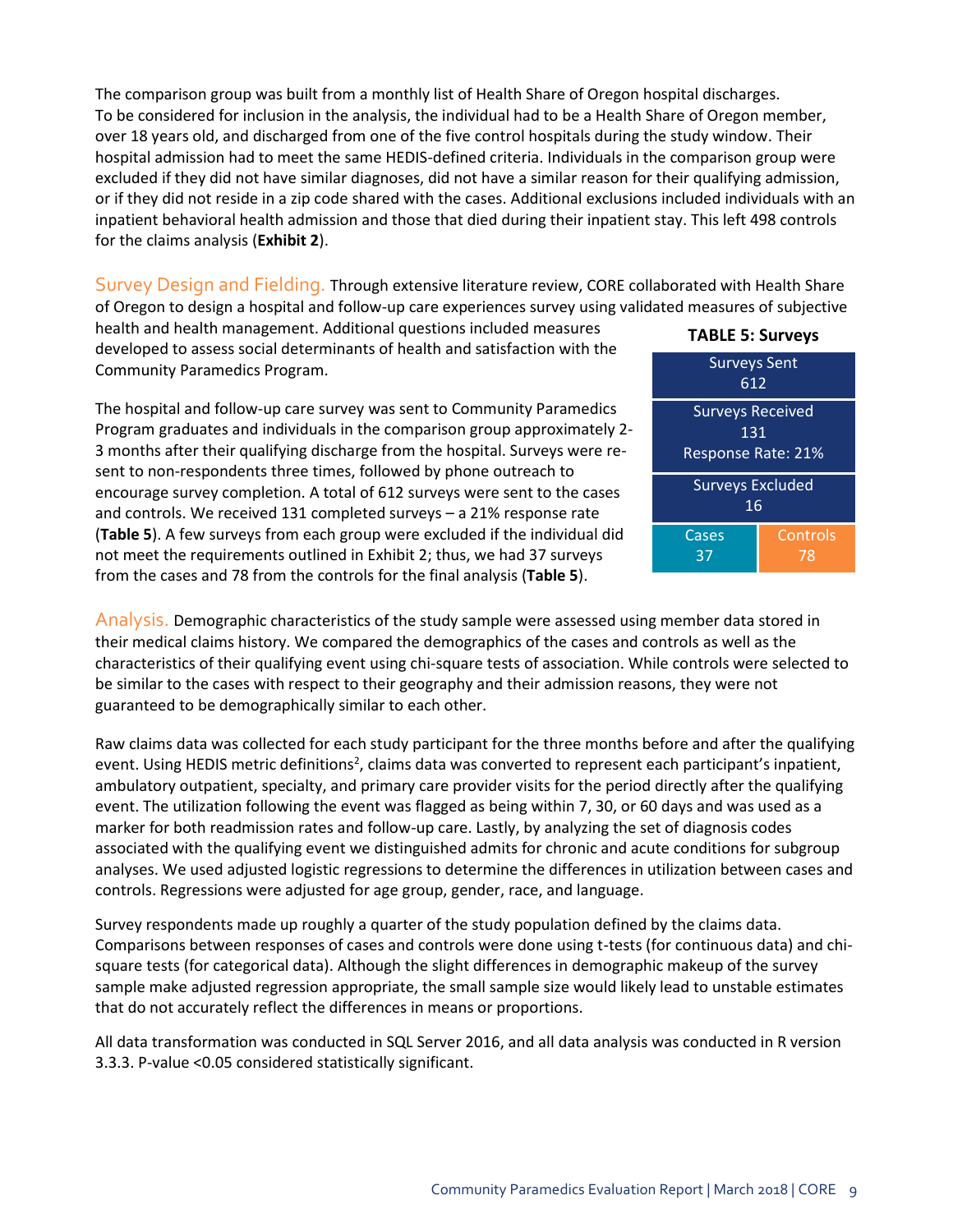# **The Study Population**

# <span id="page-9-0"></span>**Demographics**

Community Paramedics cases in the claims analysis differed somewhat by age, race, and language compared to controls. Our claims analysis accounts for these demographic differences. Survey respondent demographics reflect a subset of individuals included in the claims analysis. There are slight demographic differences between case and control survey respondents. We are unable to adjust for demographic differences in the survey analysis due to the small sample size (**Table 6**). Demographics for cases that were excluded from the analysis can be found in the Appendix (**Table 1A**).

|                  | <b>Claims Analysis</b>    |                              |         | <b>Survey Respondents</b> |                           |         |  |
|------------------|---------------------------|------------------------------|---------|---------------------------|---------------------------|---------|--|
|                  | <b>Cases</b><br>$N = 123$ | <b>Controls</b><br>$N = 498$ | P-value | <b>Cases</b><br>$N=37$    | <b>Controls</b><br>$N=78$ | P-value |  |
| Age group        |                           |                              | 0.015   |                           |                           | 0.136   |  |
| 18-30            | 3.3%                      | 6.2%                         |         | 0.0%                      | 5.1%                      |         |  |
| 31-40            | 4.1%                      | 8.6%                         |         | 2.9%                      | 2.6%                      |         |  |
| 41-50            | 17.9%                     | 15.9%                        |         | 14.7%                     | 11.5%                     |         |  |
| 51-60            | 39.0%                     | 33.7%                        |         | 32.4%                     | 41.0%                     |         |  |
| 61-70            | 28.5%                     | 19.5%                        |         | 44.1%                     | 25.6%                     |         |  |
| 71-80            | 5.7%                      | 11.0%                        |         | 5.9%                      | 7.7%                      |         |  |
| Over 80          | 1.6%                      | 5.0%                         |         | 0.0%                      | 6.4%                      |         |  |
| Gender           |                           |                              | 0.159   |                           |                           | 0.147   |  |
| Female           | 55.3%                     | 48.2%                        |         | 56.8%                     | 42.3%                     |         |  |
| Male             | 44.7%                     | 51.8%                        |         | 43.2%                     | 57.7%                     |         |  |
| <b>Ethnicity</b> |                           |                              | 0.751   |                           |                           | 0.074   |  |
| Hispanic         | 4.9%                      | 4.2%                         |         | 8.1%                      | 1.3%                      |         |  |
| Unknown          | 95.1%                     | 95.8%                        |         | 91.9%                     | 98.7%                     |         |  |
| Race             |                           |                              | < 0.001 |                           |                           | 0.048   |  |
| White            | 54.5%                     | 57.4%                        |         | 64.9%                     | 51.3%                     |         |  |
| <b>Black</b>     | 21.1%                     | 11.0%                        |         | 16.2%                     | 15.4%                     |         |  |
| Asian            | 0.0%                      | 7.2%                         |         | 0.0%                      | 11.5%                     |         |  |
| Other/Unknown    | 24.4%                     | 24.3%                        |         | 18.9%                     | 21.8%                     |         |  |
| Language         |                           |                              | < 0.001 |                           |                           | 0.085   |  |
| English          | 97.6%                     | 88.2%                        |         | 97.3%                     | 88.5%                     |         |  |
| Other            | 2.4%                      | 11.9%                        |         | 2.7%                      | 11.5%                     |         |  |

### **TABLE 6: Demographics of Claims Analysis Group & Survey Respondents**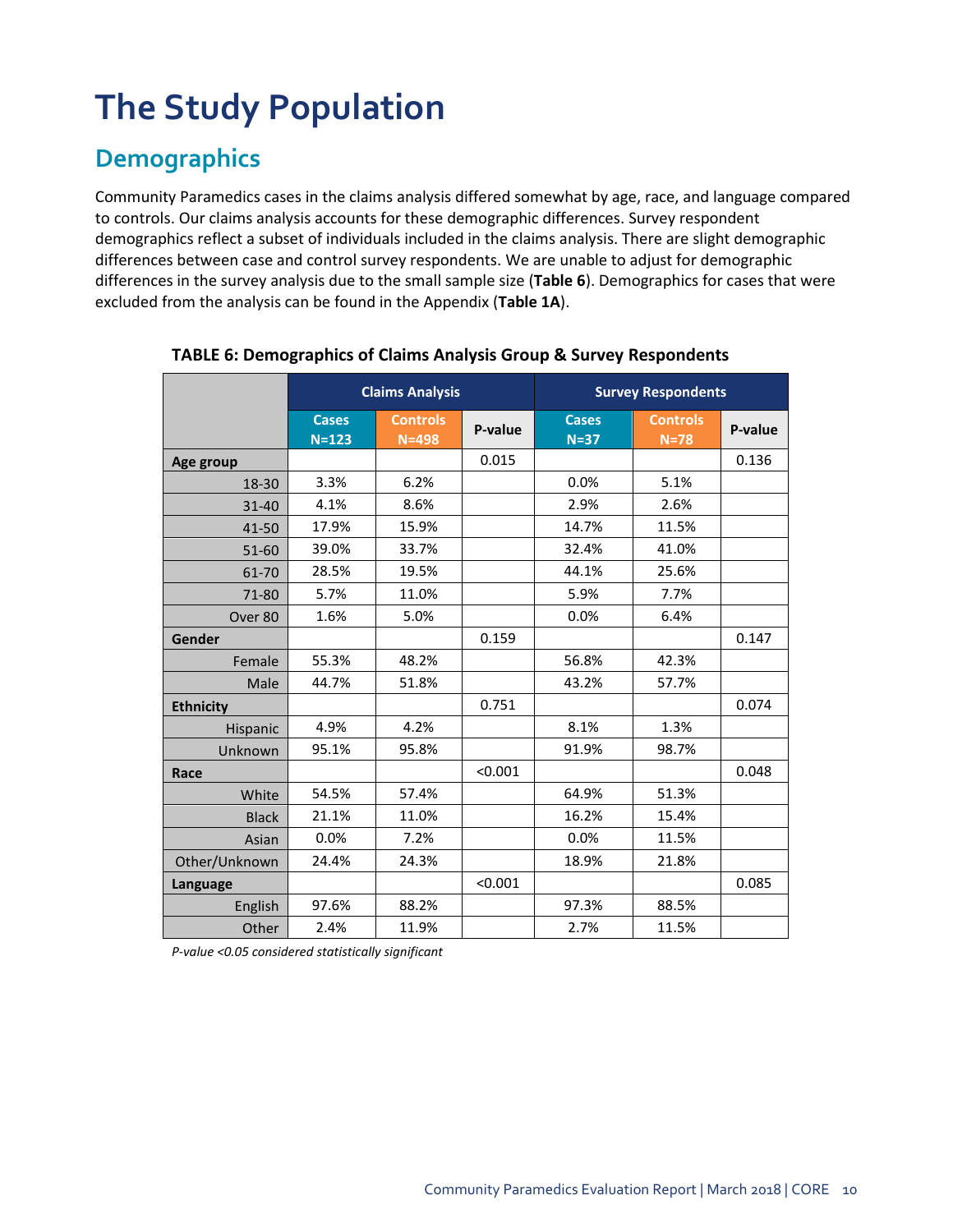# <span id="page-10-0"></span>**Admission Reason for Qualifying Inpatient Stay**

Having an inpatient stay was a criteria for inclusion in our analyses. The program did not have specific requirements around the reason for admission that would qualify someone for the Community Paramedics Program. To improve comparability between case and control groups, we selected controls who had similar diagnoses surrounding their qualifying event. After collecting claims data on the control sample we further refined this by excluding controls who did not share broad admit reasons with the case group.

For the cases and controls, the most prevalent admit reason were heart and vascular conditions, followed by sepsis and respiratory conditions. There is no difference in admission reason between cases and controls (**Table 7**). We also determined whether the admission was for an acute or

|                                       | <b>Cases</b><br>$N = 123$ | <b>Controls</b><br>$N = 498$ | P-value |
|---------------------------------------|---------------------------|------------------------------|---------|
| <b>Admit Reason</b>                   |                           |                              | 0.841   |
| <b>Heart and vascular</b>             | 22.8%                     | 20.9%                        |         |
| Sepsis                                | 22.0%                     | 23.9%                        |         |
| Respiratory                           | 18.7%                     | 13.9%                        |         |
| Metabolic                             | 6.5%                      | 5.8%                         |         |
| <b>Trauma</b>                         | 5.7%                      | 4.8%                         |         |
| Gastric                               | 4.1%                      | 5.4%                         |         |
| Cancer                                | 2.4%                      | 3.2%                         |         |
| Other/Unknown                         | 17.9%                     | 22.1%                        |         |
| <b>Admitted for chronic condition</b> |                           |                              | 0.929   |
| N <sub>o</sub>                        | 53.7%                     | 51.8%                        |         |
| Yes                                   | 42.3%                     | 44.2%                        |         |
| <b>Missing</b>                        | 4.1%                      | 4.0%                         |         |

### **TABLE 7: Reason for Qualifying Inpatient Stay**

*P-value <0.05 considered statistically significant*

chronic condition. In both groups, approximately 40% of the qualifying admissions were for chronic conditions (**Table 7**).

### <span id="page-10-1"></span>**Social Determinants of Health**

Through administrative data, we are able to compare demographics and diagnoses for all people included in our study. However, it is more difficult to assess social determinants of health, which can have a big impact on outcomes. We asked basic social determinants of health questions in our survey that was sent to cases and controls.

For our survey respondents, we found a similar prevalence of social determinants in cases and controls, including having to go without housing, food, transportation, and clothing (**Table 8**). Social determinants were similar across groups, but more people in the control group struggled with their utilities, while more people in the cases struggled with stable housing. There were no significant differences in "struggling to make ends meet" across groups, with approximately 40% of people in each group struggling "all of the time" or "most of the time" in the past 12 months (**Table 8**).

#### **TABLE 8: Social Determinants of Health**

|                                                | <b>Cases</b> | <b>Controls</b> | P-value |
|------------------------------------------------|--------------|-----------------|---------|
|                                                | $N = 37$     | $N=78$          |         |
| Go without any of the                          |              |                 |         |
| following, past 12 months                      |              |                 |         |
| Food                                           | 32.4%        | 34.7%           | 0.813   |
| <b>Utilities</b>                               | 8.8%         | 22.7%           | 0.068   |
| Transportation                                 | 29.4%        | 24.0%           | 0.552   |
| Clothing                                       | 32.4%        | 25.3%           | 0.451   |
| Stable Housing or Shelter                      | 20.6%        | 12.0%           | 0.252   |
| <b>Medical Care</b>                            | 11.8%        | 8.0%            | 0.536   |
| Medicine                                       | 14.7%        | 16.0%           | 0.862   |
| Any of the above                               | 55.9%        | 49.3%           | 0.526   |
| Struggles to make ends meet,<br>past 12 months |              |                 | 0.260   |
| All of the past 12 months                      | 21.6%        | 28.2%           |         |
| Most of the past 12 months                     | 21.6%        | 12.8%           |         |
| Some of the past 12 months                     | 35.1%        | 21.8%           |         |
| None of the past 12 months                     | 18.9%        | 32.1%           |         |
| <b>Missing</b>                                 | 2.7%         | 5.1%            |         |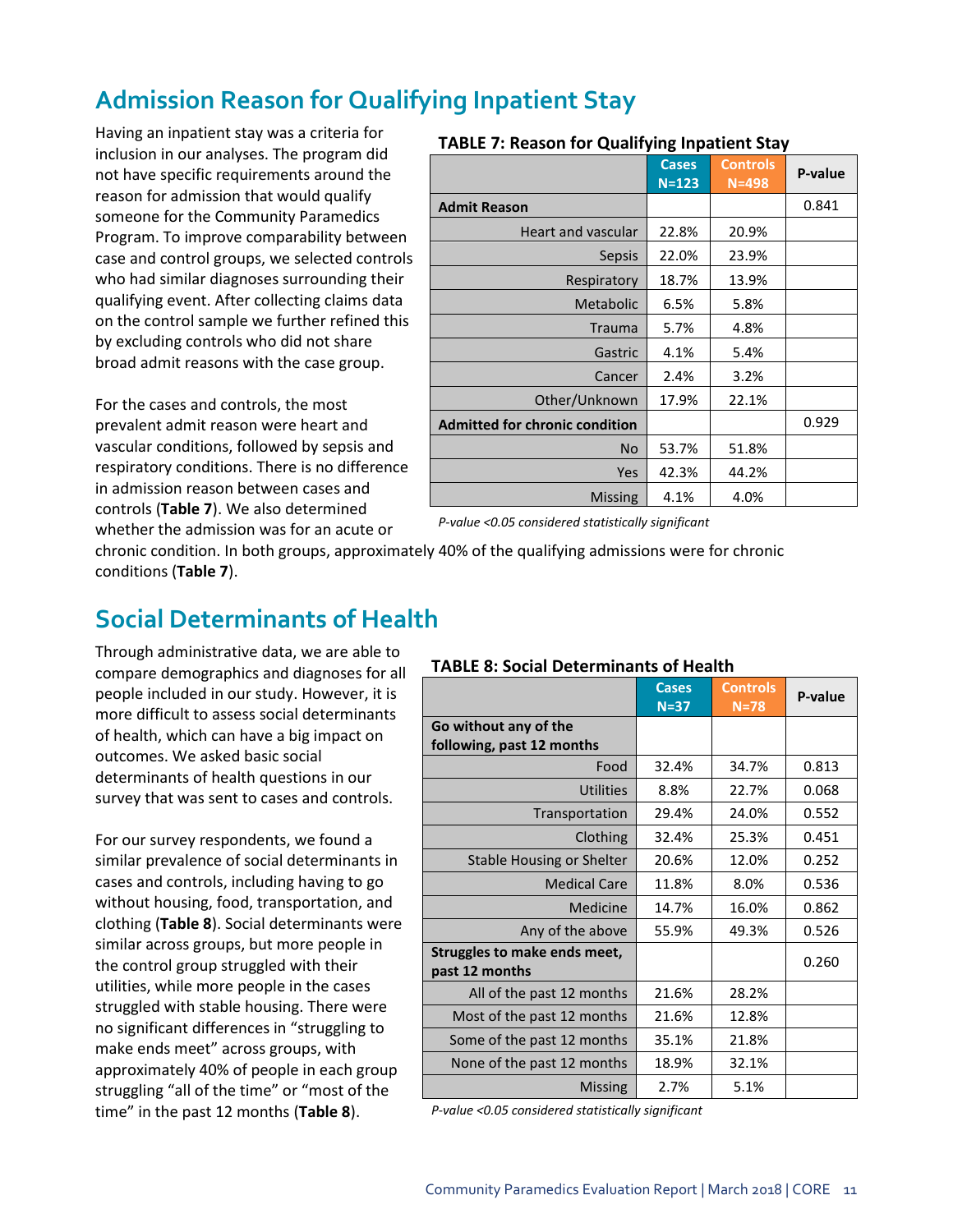# <span id="page-11-0"></span>**Objective 1. Utilization of Health Care**

# Key Findings

- There was a consistent downward trend in readmissions for Community Paramedics cases compared to controls.
- We found a significant increase in outpatient ambulatory care visits for Community Paramedics cases compared to controls.
- Community Paramedics cases admitted for a chronic condition had a strong downward trend in 30 day readmissions and increased use of specialty care. Those admitted for an acute condition had increased use of all outpatient ambulatory care.

## **What We Wanted to Know**

We wanted to understand whether participation in the Community Paramedics Program reduced readmission to the hospital compared to a similar control group who did not receive the program. We also wanted to know whether people that participated in the Community Paramedics Program had increased follow-up with outpatient care after their discharge and reduced use of the emergency department.

# **What We Did**

We used Medicaid claims data to determine hospital readmissions at 7, 30, and 60 days post-discharge for cases and controls. We also measured the use of outpatient ambulatory care, which includes primary and specialty care, and emergency department care use at 30 days following discharge. Finally, by examining admission diagnoses, we measured these outcomes stratified by admissions for chronic or acute conditions.

# **What We Found**

Readmissions. The percentage of people that readmitted 7, 30, and 60 days following their qualifying inpatient stay did not significantly differ between Community Paramedics cases and controls. However, we did observe a consistent downward trend in readmissions for Community Paramedics cases compared to controls. This trend

### **TABLE 9: Readmissions at 7, 30, & 60 Days**

| Days post discharge | <b>Cases</b><br>$N = 123$ | <b>Controls</b><br>$N = 498$ | OR   | P-Value |
|---------------------|---------------------------|------------------------------|------|---------|
| 7 days              | 6.5%                      | 8.8%                         | 0.71 | 0.390   |
| 30 days             | 17.9%                     | 21.9%                        | 0.73 | 0.223   |
| 60 days             | 27.6%                     | 30.7%                        | 0.82 | 0.395   |

*Adjusted for age, race, and gender P-value <0.05 considered statistically significant*

existed at all measured time points, which strengthens the finding. At 7 and 30 days, the odds of readmitting reduced by approximately 30% for Community Paramedics cases compared to controls (**Table 9**). For those who readmitted, there was no difference in length of stay between cases and controls (**Appendix Table 2A**). Diagnoses associated with the readmissions are available in the Appendix (**Table 3A**).

There were also no statistically significant differences in readmissions when examined by individuals whose qualifying inpatient stay was for chronic or acute conditions. For those whose qualifying admission was for a chronic condition, there was an even stronger downward trend in readmissions at 30 days, with a 45% reduction in the odds of readmitting for cases compared to controls (**Table 10**).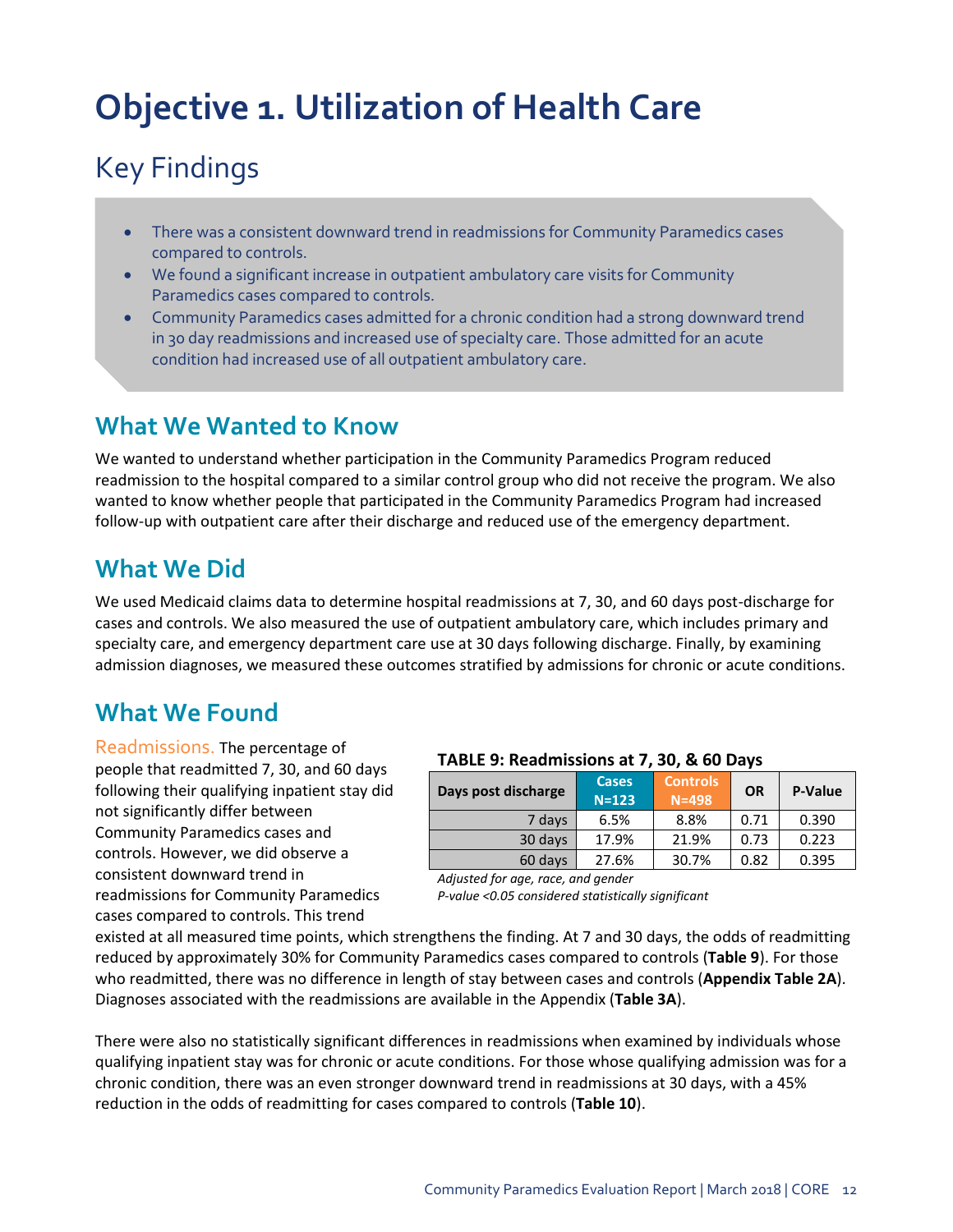|         |              | <b>Chronic Condition</b> | <b>Acute Condition</b> |         |              |                 |           |         |
|---------|--------------|--------------------------|------------------------|---------|--------------|-----------------|-----------|---------|
|         | <b>Cases</b> | <b>Controls</b>          | <b>OR</b>              | P-Value | <b>Cases</b> | <b>Controls</b> | <b>OR</b> | P-Value |
|         | $N=52$       | $N = 220$                |                        |         | $N=66$       | $N = 258$       |           |         |
| 7 days  | 5.8%         | 8.2%                     | 0.64                   | 0.490   | 7.6%         | 8.1%            | 0.83      | 0.726   |
| 30 days | 15.4%        | 23.2%                    | 0.55                   | 0.149   | 18.2%        | 19.4%           | 0.86      | 0.686   |
| 60 days | 25.0%        | 30.0%                    | 0.77                   | 0.471   | 27.3%        | 29.8%           | 0.82      | 0.527   |

### **TABLE 10: Readmissions at 7, 30, & 60 Days – Chronic & Acute Conditions**

*Adjusted for age, race, and gender*

*P-value <0.05 considered statistically significant*

Outpatient Ambulatory Care. A significantly greater percentage of Community Paramedics cases engaged in outpatient ambulatory care compared to controls at 30 days following their hospital discharge. Within this domain, we found that the percentage of cases engaging specifically in primary and/or specialty care was significantly greater in Community Paramedics cases compared to controls. Community Paramedics cases had more than 1.5 greater odds of having a primary care visit and more than 2.6 greater odds of having a specialty care visit than controls (**Table 11**).

For those whose qualifying admission was for a chronic condition, there were strong trends for increased engagement in outpatient ambulatory care, but this did not reach statistical significance. Interestingly, they did have significantly more engagement in specialty care

|                              | , ADEE 11, Othication of Oatpaticht Schvices |                              |           | -----          |
|------------------------------|----------------------------------------------|------------------------------|-----------|----------------|
|                              | <b>Cases</b><br>$N = 123$                    | <b>Controls</b><br>$N = 498$ | <b>OR</b> | <b>P-Value</b> |
| <b>Outpatient Ambulatory</b> | 79.7%                                        | 63.7%                        | 2.36      | < 0.001        |
| <b>Primary Care</b>          | 64.2%                                        | 55.0%                        | 1.57      | 0.036          |
| Specialty                    | 39.0%                                        | 19.9%                        | 2.62      | < 0.001        |
| <b>Emergency Department</b>  | 28.5%                                        | 29.3%                        | 0.96      | 0.851          |

### **TABLE 11: Utilization of Outpatient Services – 30 days – Overall**

*Adjusted for age, race, and gender P-value <0.05 considered statistically significant*

compared to controls, and this increase was even greater seven days after discharge (data not shown). Those admitted for acute conditions had significantly increased engagement with all outpatient ambulatory care, including primary and specialty care, compared to controls (**Table 12**). For patients admitted for acute conditions, this resulted in more than three-times the odds of having an outpatient visit at 30 days for cases compared to controls (**Table 12**).

Emergency Department. There were no significant differences in emergency department use 30 days following hospital discharge between Community Paramedics cases and controls (**Table 11**). There were also no significant differences when results were examined by those whose qualifying admission was for a chronic or acute condition (**Table 12**).

|                              | <b>Chronic Condition</b> |                            |           |         |                          | <b>Acute Condition</b>       |           |         |
|------------------------------|--------------------------|----------------------------|-----------|---------|--------------------------|------------------------------|-----------|---------|
|                              | <b>Cases</b><br>$N=52$   | <b>Controls</b><br>$N=220$ | <b>OR</b> | P-Value | <b>Cases</b><br>$N = 66$ | <b>Controls</b><br>$N = 258$ | <b>OR</b> | P-Value |
| <b>Outpatient Ambulatory</b> | 75.0%                    | 65.5%                      | 1.72      | 0.1272  | 81.8%                    | 61.6%                        | 3.11      | 0.0007  |
| <b>Primary Care</b>          | 57.7%                    | 55.5%                      | 1.20      | 0.5693  | 68.2%                    | 53.9%                        | 2.04      | 0.0195  |
| Specialty                    | 36.5%                    | 22.3%                      | 2.24      | 0.0242  | 40.9%                    | 18.6%                        | 3.08      | 0.0003  |
| <b>Emergency Department</b>  | 25.0%                    | 26.4%                      | 0.99      | 0.9718  | 28.8%                    | 32.2%                        | 0.83      | 0.5588  |

*Adjusted for age, race, and gender*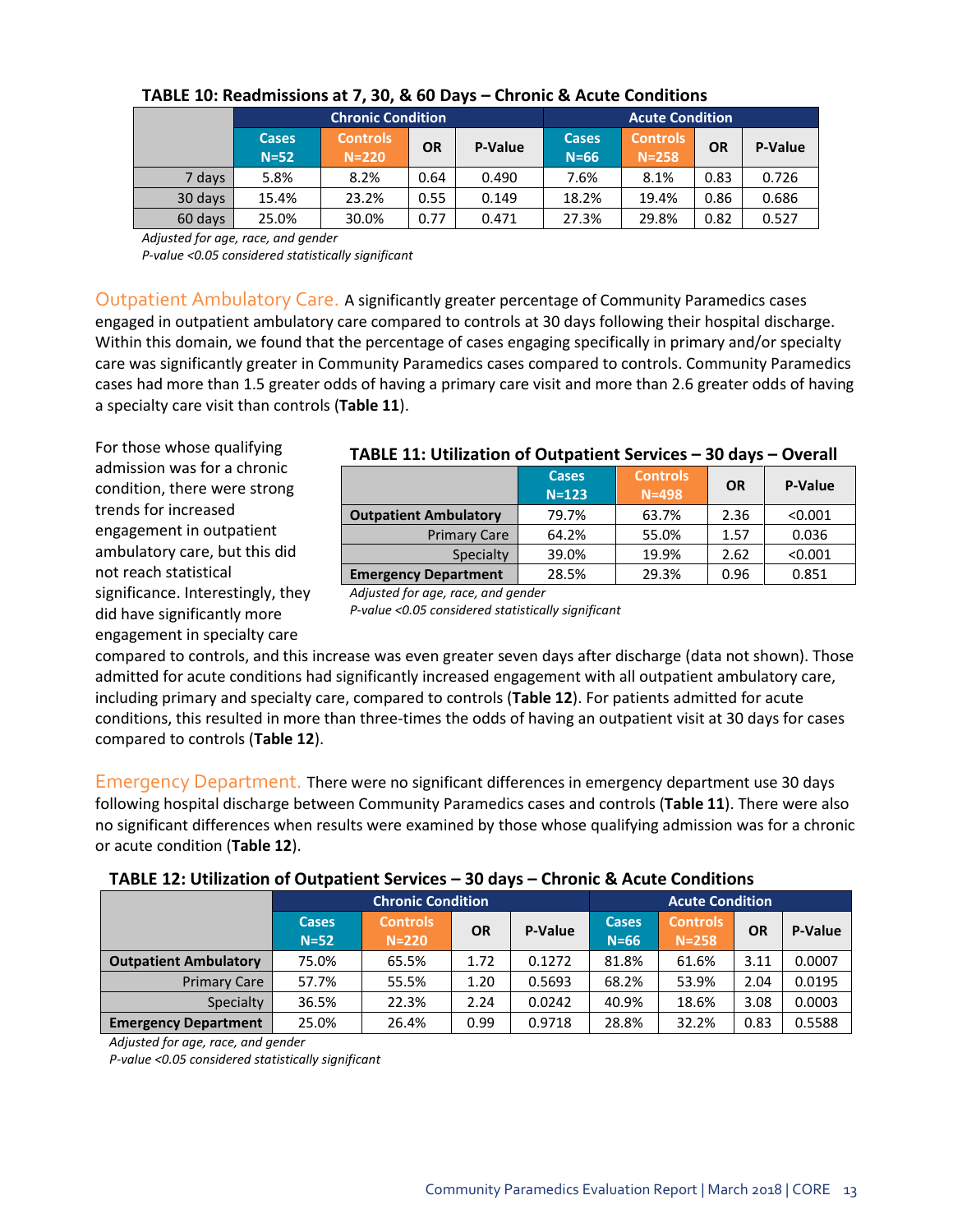# <span id="page-13-0"></span>**Objective 2: Self-Reported Health Outcomes**

# Key Findings

Compared to controls, Community Paramedics cases showed:

- An upward trend in general disease management self-efficacy;
- A greater percentage of people indicating that their health has gotten better, but no difference in subjective health overall;
- Fewer positive depression screenings and significantly more hope for the future.

### **What We Wanted to Know**

We wanted to discern whether the Community Paramedics Program increased patients' confidence in caring for themselves, recognizing medical needs, coping with a condition, and other skills. We also wanted to know how the patients viewed their own health after the program, whether or not their health had improved since participation, and their hope for the future.

## **What We Did**

We administered a hospital experience and follow-up survey to the cases and controls that asked for respondents to rate their confidence managing their health, their health in the past month, how their health has changed in the past month, depression, and their level of hope for the future. We compared results between the case and control groups.

# **What We Found**

Self-Efficacy. To measure self-efficacy, we used the General Disease Management self-efficacy scale developed by the Self-Management Resource Center<sup>3</sup>. This measurement tool uses a 10-point scale, with 10 indicating "most confident" and a 1 indicating "not confident at all." Community Paramedics cases had higher average scores, indicating more confidence than controls (**Table 13**). These differences were not statistically significant, but there were strong upward trends. The biggest improvements were in confidence with "the things necessary to manage their condition," "judging when illness changes require a doctor visit," and "managing condition to minimize doctor visits." There were minimal differences in emotional distress due to their condition and alternatives to medications between groups. Overall, Community Paramedics cases showed positive signs of increased confidence in managing their health conditions.

| TADLE 13. SEIT TEDOLICU SEIT ETHCACY OF CASES & CONTROIS |              |                 |         |
|----------------------------------------------------------|--------------|-----------------|---------|
|                                                          | <b>Cases</b> | <b>Controls</b> |         |
|                                                          | $N=37$       | $N=78$          |         |
| How confident are you in doing the following?            | <b>Mean</b>  | Mean            | P-value |
| The things necessary to manage condition                 | 8.2          | 7.5             | 0.169   |
| Judge when illness changes mean doctor visit             | 8.4          | 7.8             | 0.221   |
| Managing condition to minimize doctor visits             | 7.7          | 6.9             | 0.157   |
| Reducing emotional distress of condition                 | 6.9          | 6.7             | 0.728   |
| Doing things other than taking medication                | 7.3          | 6.9             | 0.448   |
| Overall                                                  | 7.7          | 7.2             | 0.240   |

### **TABLE 13: Self-reported Self Efficacy of Cases & Controls**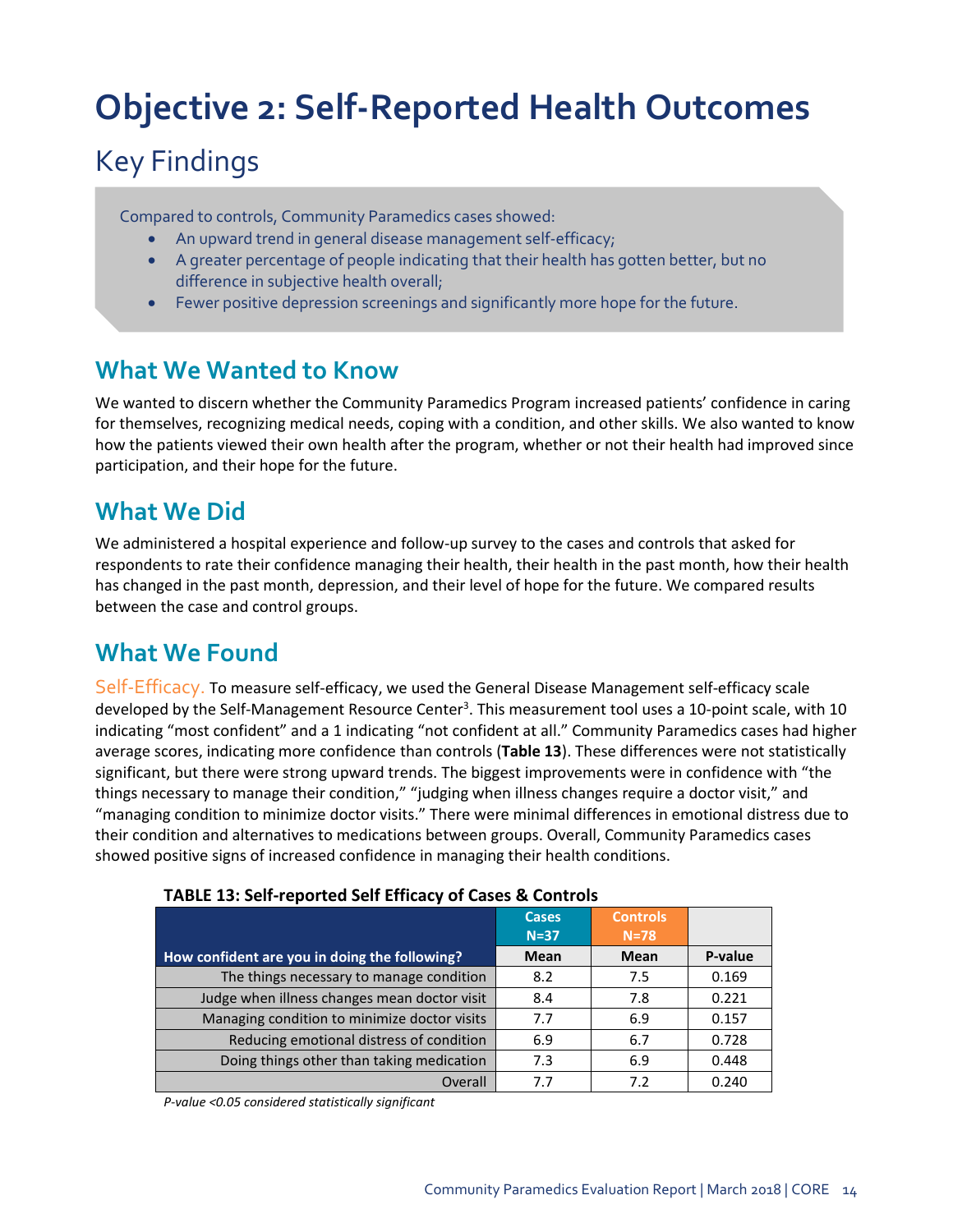Subjective Health. We asked survey questions that assessed subjective health for Community Paramedics cases and controls (**Table 14**). We did not see any significant differences in how either group rated their overall health in the past four weeks, but there was a strong trend for more Community Paramedics cases indicating that their health has gotten better over the past four weeks compared to controls (Community Paramedics cases: 32.4% vs. controls: 19.2%).

|                                        | <b>Cases</b> | <b>Controls</b> | P-value |
|----------------------------------------|--------------|-----------------|---------|
| Overall health, past 4 weeks           |              |                 | 0.731   |
| Excellent/Very Good                    | 18.9%        | 12.8%           |         |
| Good                                   | 29.7%        | 25.6%           |         |
| Fair/Poor                              | 46.0%        | 56.4%           |         |
| <b>Missing</b>                         | 5.4%         | 5.1%            |         |
| Change in overall health, past 4 weeks |              |                 | 0.138   |
| My health has gotten better            | 32.4%        | 19.2%           |         |
| My health has stayed about the same    | 40.5%        | 60.3%           |         |
| My health has gotten worse             | 16.2%        | 16.7%           |         |
| <b>Missing</b>                         | 10.8%        | 3.9%            |         |

#### **TABLE 14: Self-reported Health of Cases & Controls**

*P-value <0.05 considered statistically significant*

Depression and Hope for the Future. We asked the PHQ-2 depression screening questions and a question about hope for the future. We found a strong downward trend in positive depression screens for Community Paramedics cases compared to controls (**Table 15**). There were statistically significant differences in "hope about the future" between groups, where Community Paramedics cases had more people in the "some hope" category and much fewer in the "very little hope" category.

|                                   | <b>Cases</b> | <b>Controls</b> | P-value |
|-----------------------------------|--------------|-----------------|---------|
| <b>Current Depression (PHQ-2)</b> |              |                 | 0.169   |
| Yes                               | 13.5%        | 24.4%           |         |
| <b>No</b>                         | 86.5%        | 75.6%           |         |
| Hope about the future             |              |                 |         |
| A lot of hope                     | 29.7%        | 33.3%           | 0.034   |
| Some hope                         | 59.5%        | 34.6%           |         |
| Very little hope                  | 2.7%         | 18.0%           |         |
| No hope at all                    | 2.7%         | 2.6%            |         |
| <b>Missing</b>                    | 5.4%         | 11.5%           |         |

**TABLE 15: Depression & Self-Reported Hope of Cases & Controls**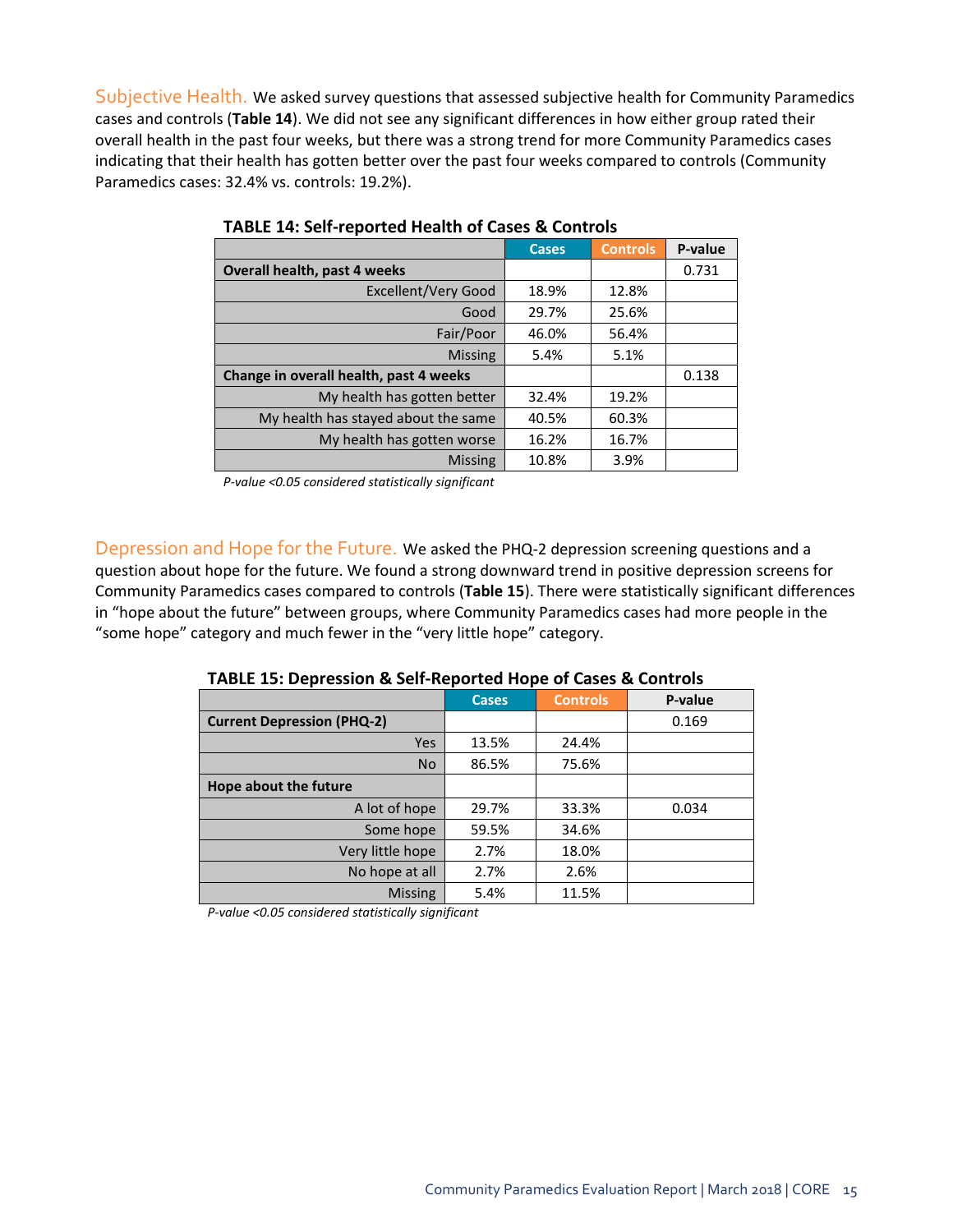# <span id="page-15-0"></span>**Objective 3: Program Satisfaction**

# Key Findings

- The majority of Community Paramedics cases who responded to the survey found their community paramedic's services and experience helpful.
- No survey respondents felt they had too many visits, and 81% felt they received the right amount of visits.
- 95% said their experience with their community paramedic was "excellent" or "very good." Nobody rated their experience as "fair" or "poor."

### **What We Wanted to Know**

We wanted to learn about patient experience with the Community Paramedics Program – which services were helpful and which were not, the quality of interactions with the community paramedics, satisfaction with the number of visits, and their experience overall.

## **What We Did**

As part of the hospital and follow-up care survey, we had a specific section of questions about experience with the Community Paramedics Program. This section was only completed by those who had a visit with a community paramedic. We performed descriptive analyses on the Community Paramedics cases who responded to the survey and met all eligibility criteria for inclusion in the sample (N=37).

# **What We Found**

Helpfulness of Services and Experience. We asked survey respondents who had a visit with a community paramedic to indicate the helpfulness each of the community paramedic's services (**Table 16**). The majority indicated that the services were "very helpful," and very few, if any, indicated that the services were "not helpful." Some people indicated that they did not receive a service; "checking on health care appointments" and "care coordination" was not received by approximately 10% of respondents.

The majority of Community Paramedics cases who responded to the survey also strongly agreed with statements indicating that their community paramedic understood their needs, helped them set health goals, helped them feel in control of their health, and helped them understand how to get help. Very few, if any, disagreed with these statements, and a few people felt the statements did not apply to them (**Table 16**).

| How helpful were the following services? | <b>Very Helpful</b> | <b>Somewhat</b><br><b>Helpful</b> | <b>Not</b><br><b>Helpful</b> | Did not<br><b>Receive</b> |  |
|------------------------------------------|---------------------|-----------------------------------|------------------------------|---------------------------|--|
| Physical health assessment               | 89.2%               | 8.1%                              | 0.0%                         | $0.0\%$                   |  |
| <b>Medication review</b>                 | 78.4%               | 13.5%                             | 2.7%                         | 2.7%                      |  |
| Home assessment                          | 70.3%               | 10.8%                             | 2.7%                         | 8.1%                      |  |
| Checking in on health care appointments  | 62.2%               | 18.9%                             | $0.0\%$                      | 10.8%                     |  |
| Care coordination                        | 62.2%               | 13.5%                             | 2.7%                         | 10.8%                     |  |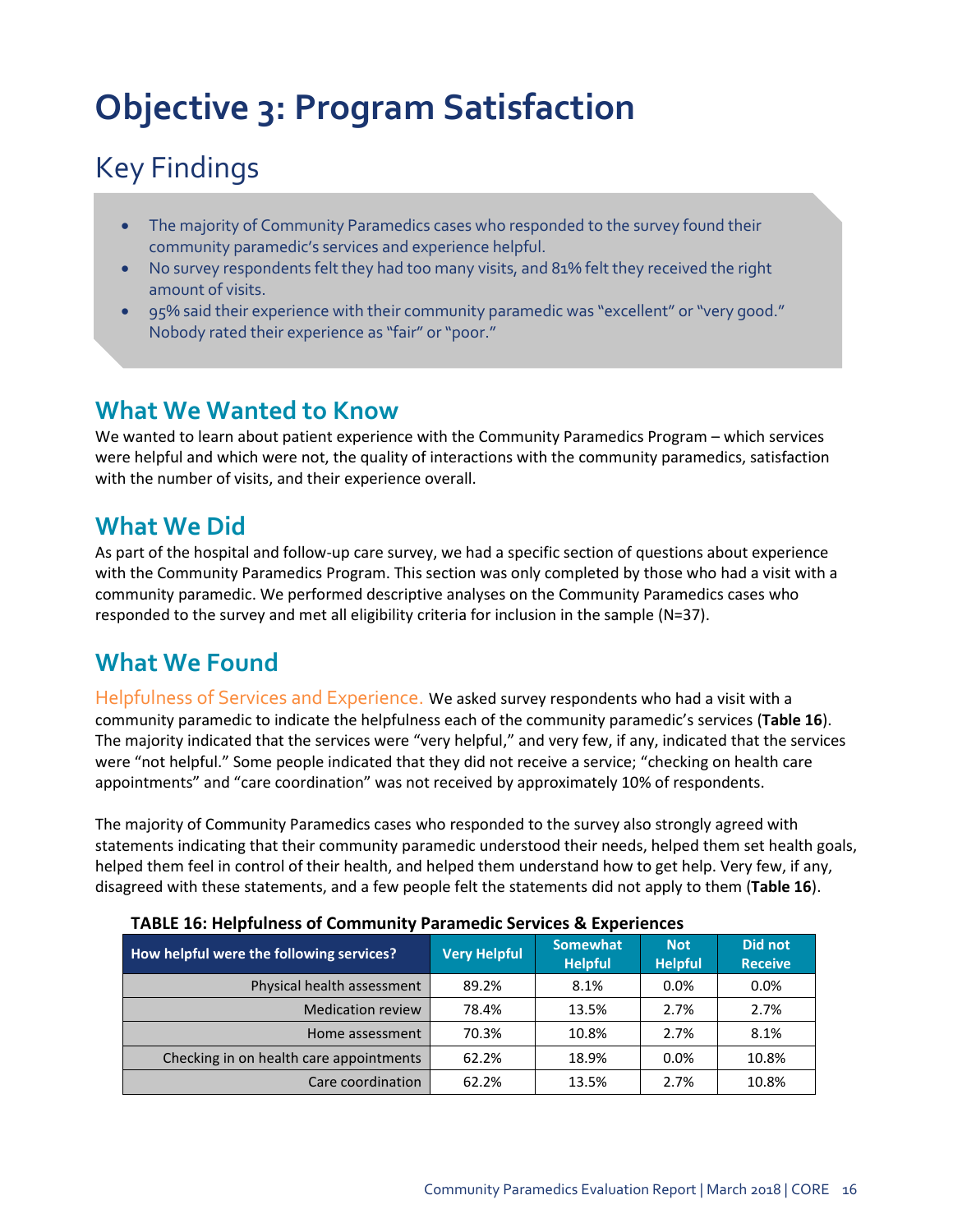| How much do you agree with the<br>following statements? | <b>Strongly</b><br><b>Agree</b> | <b>Agree</b> | <b>Disagree</b> | <b>Strongly</b><br><b>Disagree</b> | Does not<br>apply |
|---------------------------------------------------------|---------------------------------|--------------|-----------------|------------------------------------|-------------------|
| Understood my needs                                     | 81.1%                           | 16.2%        | 0.0%            | $0.0\%$                            | 0.0%              |
| Helped set health goals                                 | 54.1%                           | 35.1%        | 0.0%            | 0.0%                               | 5.4%              |
| Helped me feel in control of health                     | 67.6%                           | 21.6%        | 2.7%            | $0.0\%$                            | 5.4%              |
| Helped understand how to get help                       | 73.0%                           | 21.6%        | 0.0%            | 0.0%                               | 2.7%              |

### **TABLE 16 (Continued): Helpfulness of Community Paramedic Services & Experiences**

Number of Visits. The majority of survey respondents who saw a community paramedic indicated that they received "just the right amount" of visits (**Table 17**). Only 16% said that they did not get enough visits and nobody said that they had too many visits (**Table 17**). It is important to note that about 68% of the Community Paramedics cases that responded to the survey had four visits with a community paramedic.

Overall Experience. The majority of survey respondents (78.4%) said that their experience with the community paramedic was "excellent" and 16.4% said their experience was "very good" (**Table 17**). No respondents gave the experience a "fair" or "poor" rating.

#### **TABLE 17: Visits & Overall Experience**

| Did you feel like you received the right amount<br>of visits from your community paramedic? |       |  |  |
|---------------------------------------------------------------------------------------------|-------|--|--|
| Too many visits                                                                             | 0.0%  |  |  |
| Just the right amount                                                                       | 81.1% |  |  |
| Not enough visits                                                                           | 16.2% |  |  |
| Overall, how would you rate your experience<br>with the community paramedic?                |       |  |  |
| Excellent                                                                                   | 78.4% |  |  |
| <b>Very Good</b>                                                                            | 16.2% |  |  |
| Good                                                                                        | 2.7%  |  |  |
| Fair                                                                                        | 0.0%  |  |  |
| Poor                                                                                        | 0.0%  |  |  |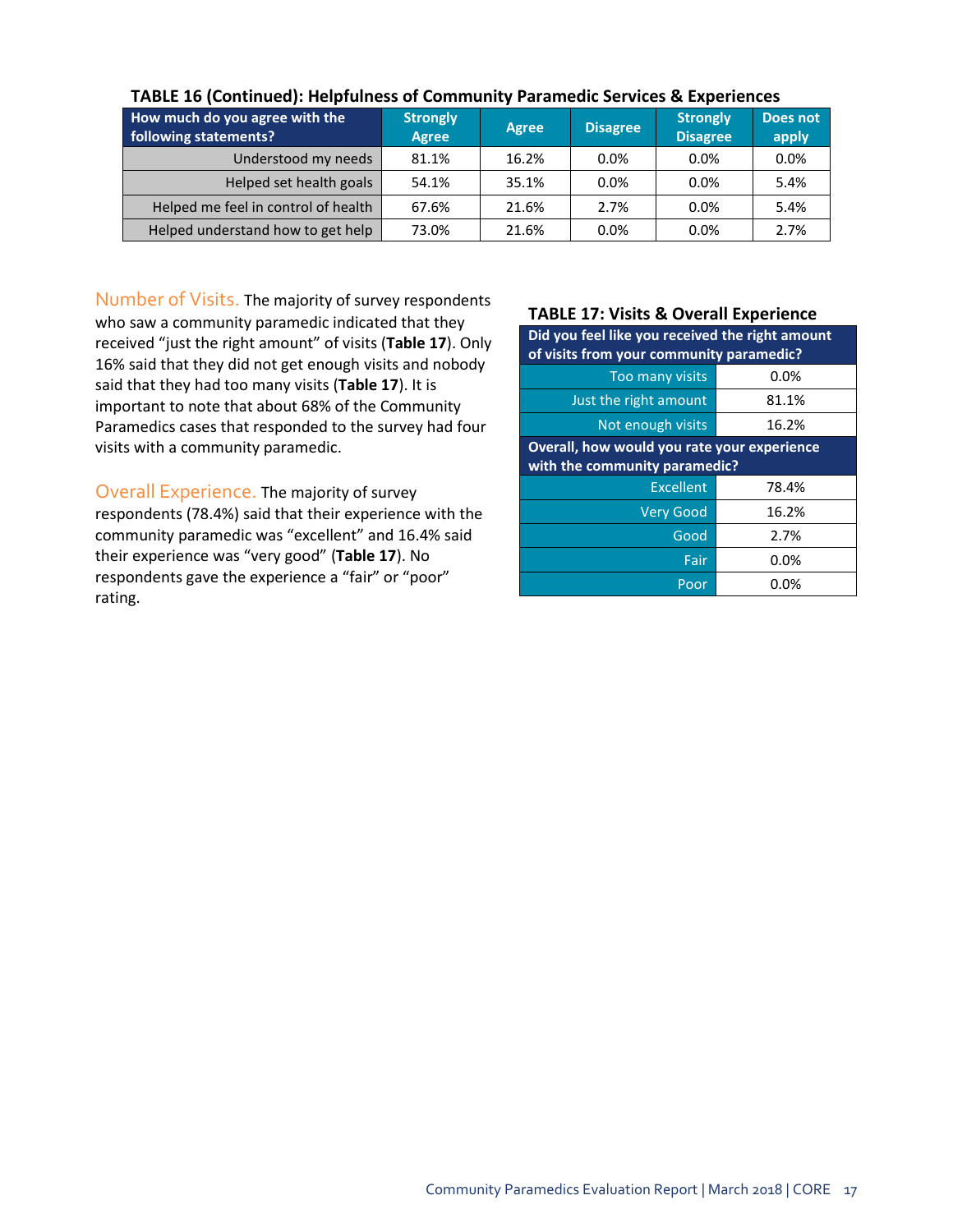# <span id="page-17-0"></span>**Conclusion**

# **Summary of Findings**

Readmissions & Health Care Utilization. While the differences in readmission between case and control groups did not significantly differ, we did observe a consistent downward trend in readmissions by those who participated in the program compared to those who did not, a trend that persisted across all three measured time points. This trend in reduction of readmission was even strong for those whose qualifying inpatient stay was for a chronic condition.

We also observed a significantly greater percentage of program participants who engaged in outpatient care – primary and specialty care – when compared to controls at 30 days following hospital discharge. Community Paramedics cases had more than 1.5 greater odds of having a primary care visit and more than 2.6 greater odds of having a specialty care visit than controls. We did not observe any significant differences in emergency department use between cases and controls.

Subjective Health & Confidence. Community Paramedics cases showed a strong upward trend in selfefficacy scores – especially with disease management – compared to controls. There was also a strong upward trend with cases feeling as though their health had improved. In addition, significantly more cases felt hope for the future than controls and fewer screened positive for depression.

Program Satisfaction. The majority of cases who responded to the survey felt that the services provided by community paramedics were "very helpful," and that their community paramedic understood their needs. The majority of respondents (about 95%) rated their experience with the program as "excellent" or "very good."

## **Implications**

Our findings suggest that community paramedics may be an effective part of health reform strategies aimed at improving transition from hospital to home to reduce readmissions<sup>4,5</sup> and increasing connection with outpatient care settings to promote prevention and health management<sup>6, 7</sup>. We found that readmission and use of outpatient care differed among patients admitted for chronic or acute conditions, suggesting that customized care based on medical diagnoses might further improve outcomes. We did not find a significant reduction in emergency department utilization, a difficult outcome to achieve<sup>8</sup>, and other strategies may be needed to reach that goal. Finally, the increase in self-efficacy in health care and hope for the future may have long term health benefits<sup>9</sup>.

## **Limitations**

One limitation of this study was the small number of program participant cases, which decreases the power of the analysis. We examined hospital readmission, but further research is need to determine whether a readmission was considered "avoidable" and to measure long-term outcomes. Surveys were only sent to patients with addresses, and were only offered in English which may have limited our population, and some responses are a subject to recall bias.

## **Bottom Line**

The evaluation of the Community Paramedics Program revealed promising findings that indicate the program's potential to decrease hospital readmissions, increase connection with outpatient care, improve confidence in self-management of health, and increase hope for the future. Participants also really liked the program with many feeling it met their needs and that the overall care experience was excellent.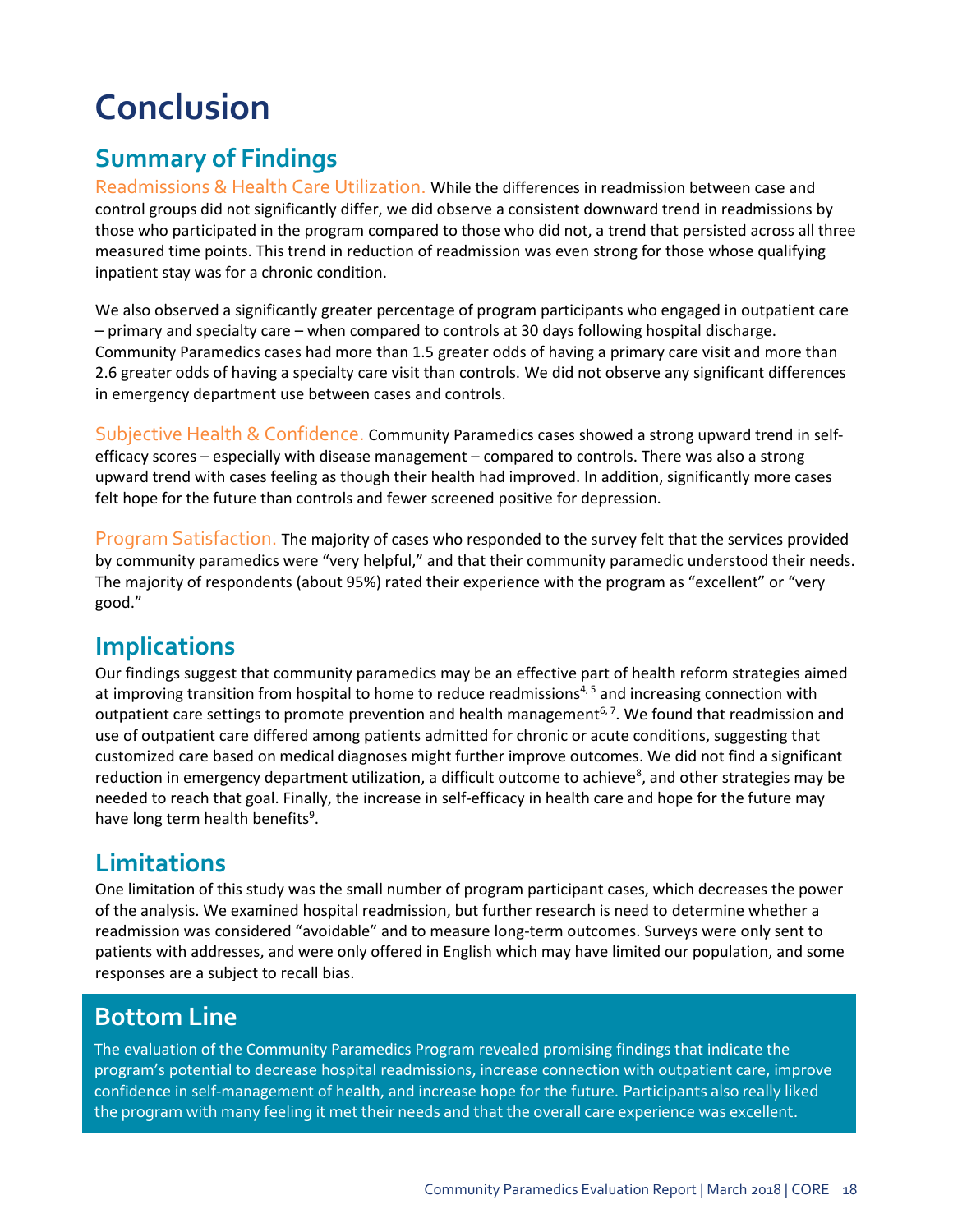# <span id="page-18-0"></span>**Appendix**

# **Tables**

**Appendix Table 1** displays demographic characteristics of the cases, controls, and excluded cases included in the claims analysis. Excluded cases reflect those who were enrolled in the Community Paramedics Program but did not meet the criteria for inclusion in the analysis (see Exhibit 2).

|                    | <b>Claims Analysis</b> |                 |                       |
|--------------------|------------------------|-----------------|-----------------------|
|                    | <b>Cases</b>           | <b>Controls</b> | <b>Excluded Cases</b> |
|                    | $N = 123$              | $N = 498$       | $N = 48$              |
| Age group          |                        |                 |                       |
| 18-30              | 3.3%                   | 6.2%            | 7.1%                  |
| 31-40              | 4.1%                   | 8.6%            | 3.6%                  |
| 41-50              | 17.9%                  | 15.9%           | 10.7%                 |
| $51 - 60$          | 39.0%                  | 33.7%           | 42.9%                 |
| 61-70              | 28.5%                  | 19.5%           | 21.4%                 |
| 71-80              | 5.7%                   | 11.0%           | 14.3%                 |
| Over <sub>80</sub> | 1.6%                   | 5.0%            | 0.0%                  |
| Gender             |                        |                 |                       |
| Female             | 55.3%                  | 48.2%           | 50.0%                 |
| Male               | 44.7%                  | 51.8%           | 50.0%                 |
| <b>Ethnicity</b>   |                        |                 |                       |
| Hispanic           | 4.9%                   | 4.2%            | 0.0%                  |
| Unknown            | 95.1%                  | 95.8%           | 100.0%                |
| Race               |                        |                 |                       |
| White              | 54.5%                  | 57.4%           | 66.7%                 |
| <b>Black</b>       | 21.1%                  | 11.0%           | 14.6%                 |
| Asian              | 0.0%                   | 7.2%            | 0.0%                  |
| Other/Unknown      | 24.4%                  | 24.3%           | 18.8%                 |
| Language           |                        |                 |                       |
| English            | 97.6%                  | 88.2%           | 93.8%                 |
| Other              | 2.4%                   | 11.9%           | 6.3%                  |

### **APPENDIX TABLE 1A: Demographics of Claims Analysis Groups (Cases and Controls) & Excluded Cases**

**Appendix Table 2** displays the length of stay in the hospital for those who were readmitted within 60 days of their qualifying inpatient stay.

| <b>UL CIGILIIS ANGLYSIS OLOGPS</b> |                           |                              |  |  |
|------------------------------------|---------------------------|------------------------------|--|--|
|                                    | <b>Cases</b><br>$N = 123$ | <b>Controls</b><br>$N = 498$ |  |  |
| 2 days or less                     | 39.87%                    | 35.3%                        |  |  |
| 3-7 days                           | 43.14%                    | 41.2%                        |  |  |
| 1-2 weeks                          | 9.15%                     | 14.7%                        |  |  |
| More than 2 weeks                  | 7.84%                     | 8.8%                         |  |  |

### **APPENDIX TABLE 2A: Length of Stay After Readmission of Claims Analysis Groups**